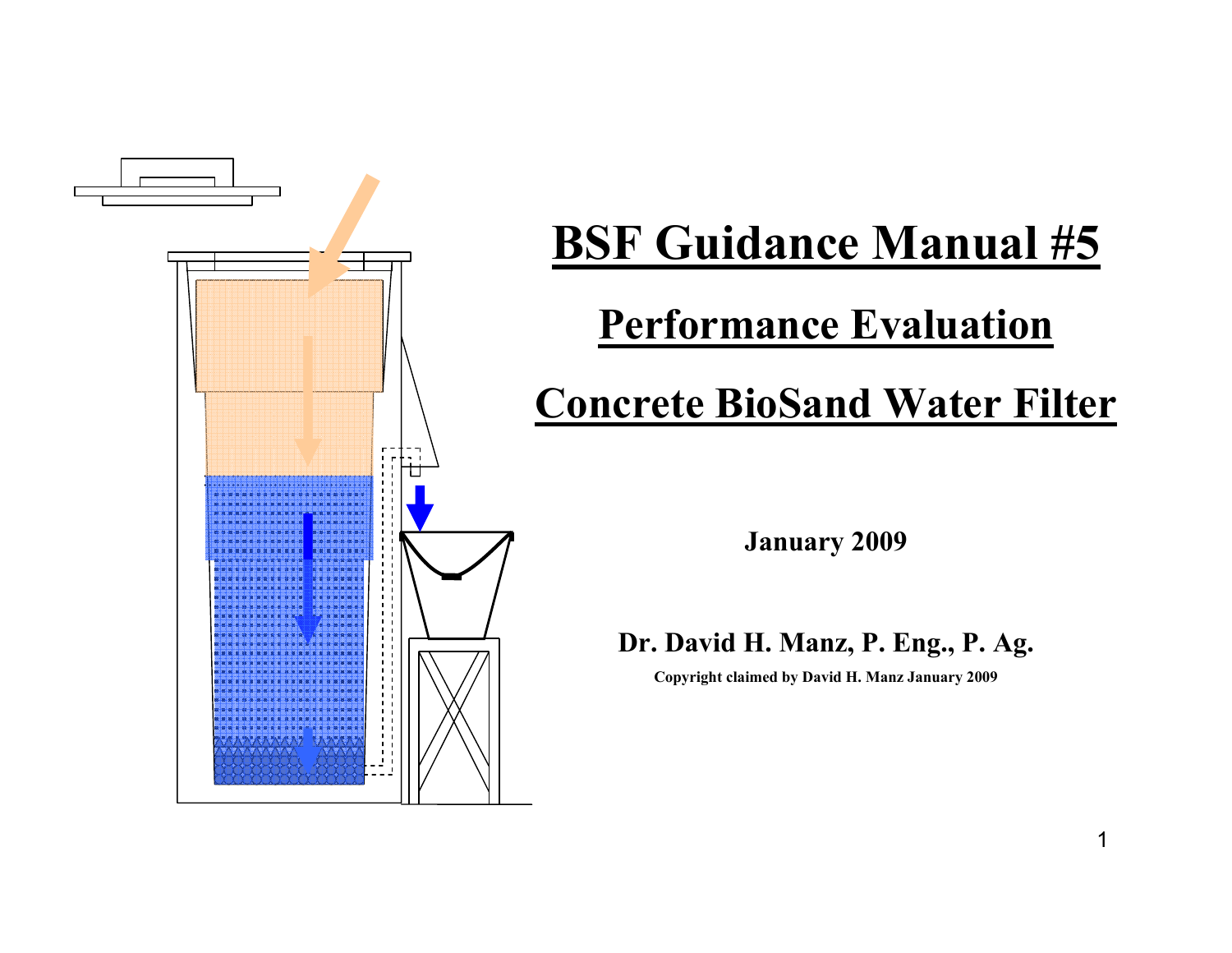# **Untreated water is** added through lid. **Filtered water** leaving outlet.

## **Performance Objectives of the BioSand Water Filter**

**The performance objectives of the BSF relate to the:**

- **1. Consumer.**
- **2. Manufacturer.**
- **3. Marketer.**
- **4. Ease of technology transfer and technology support.**
- **5. Funding technology transfer and support and filters themselves.**

**These performance objectives are discussed extensively in the publication, 'BioSand Water Filter – Household Concrete Design' by Dr. David H. Manz published on this web site, www.manzwaterinfo.ca, in March 2007.**

**Those objectives associated with the consumer are the most important and of these the two considered most significant is the:**

- **1. Ability to remove pathogens.**
- **2. Impact on the health of user/consumers.**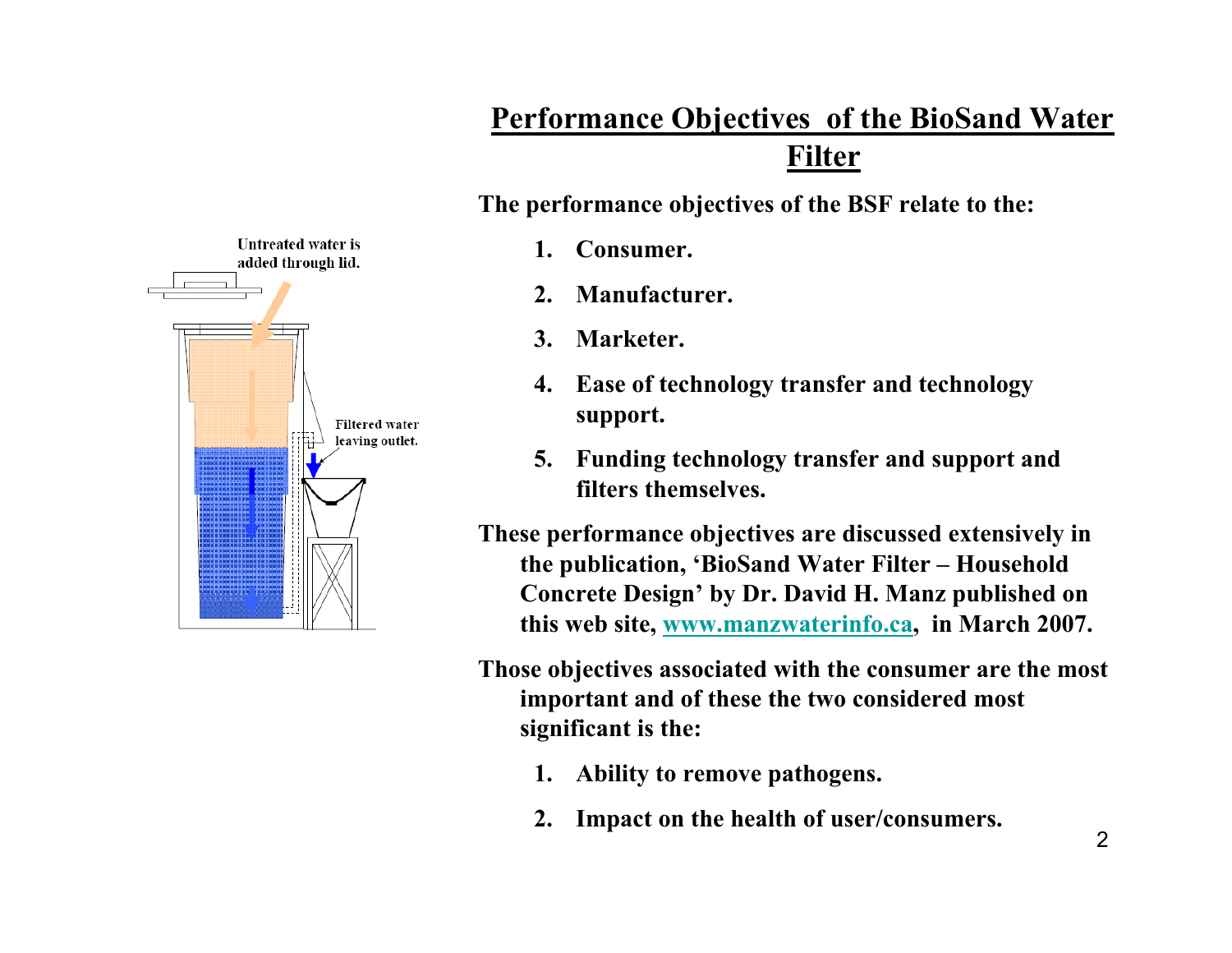

## **Ability to Improve Quality of Source Water to Render it Safe and Desirable for Human Consumption.**

**The ability to improve the quality of source water to render it safe and desirable for use by humans is the primary purpose of the BSF, (consistent with World Health Organization Water Quality Guidelines).** 

**Ideally, this means that the BSF must be able to:**

- **1. Remove pathogens to the extent that remaining pathogens will be at sub -infectious concentrations. That is, the number of pathogenic organisms, of one kind, are not in sufficient numbers to cause illness. Pathogenic organisms include; helminthes, parasites, bacteria and viruses.**
- **2. Reduce the concentration of toxic substances to below toxic levels.**
- **3. Remove particulate matter, organic (living or dead) and mineral, to improve the utility of the water and it aesthetic appeal including colour, odour, and taste.**
- **4. Remove dissolved substances to improve the utility of the water and its aesthetic appeal including colour, odour and taste.**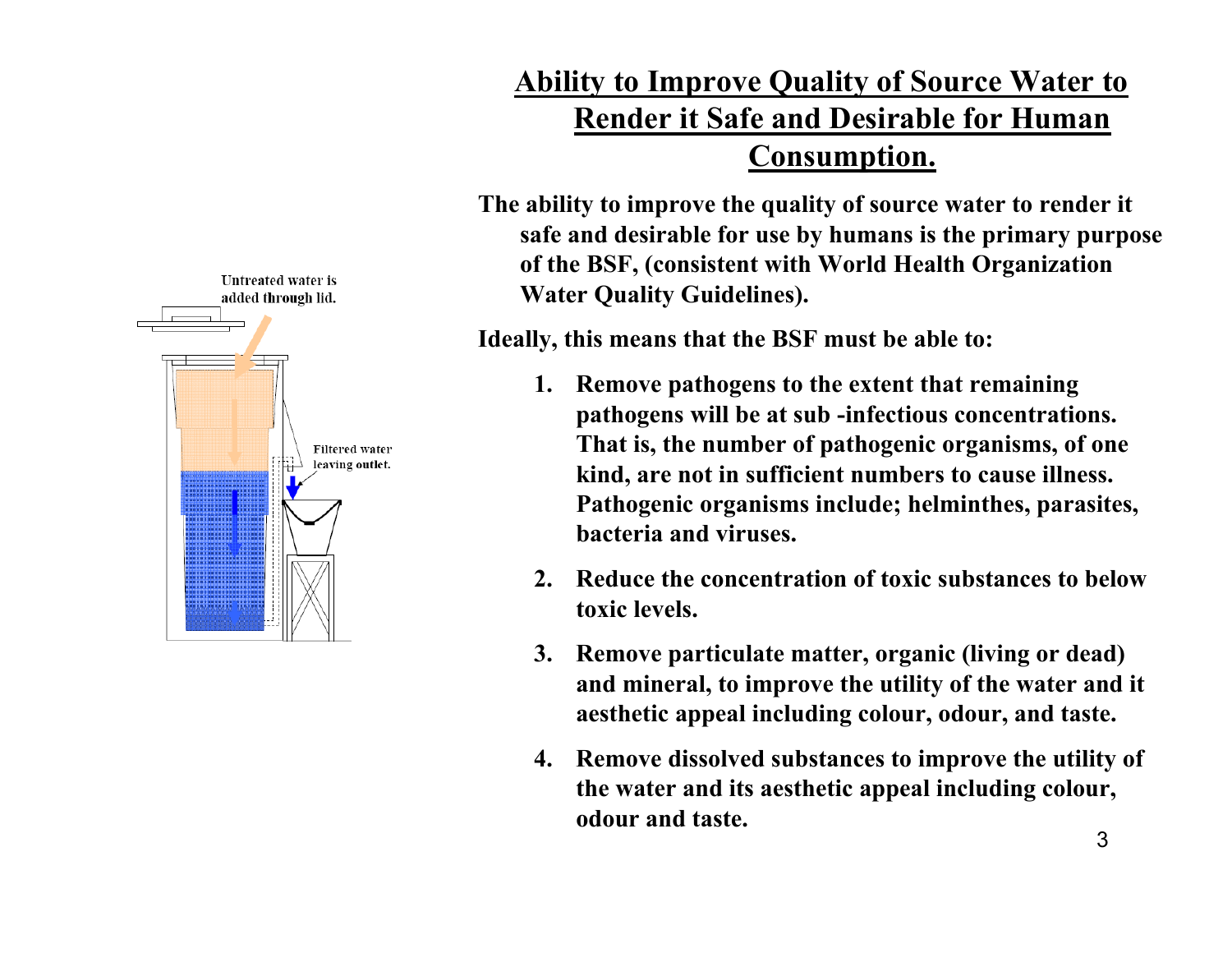## **Capacity of the Concrete Household BSF to Improve Water Quality.**

**The concrete household BSF is more limited in its ability to treat water than the BSF technology in general. This is because of the simple design and operation. However, it reasonable and proven that the concrete household BSF can improve source water quality and satisfy all of its intended treatment objectives.**

**The BSF was proven to satisfy treatment objectives in the laboratory before 'experimenting' on consumers.**

**Ultimately, the BSF was proven to satisfy treatment objectives in the field; that is, in real households and communities around the world particularly when the filtered water is disinfected with chlorine (often not done).**

**It is assumed in the 'developed world' that the provision of safe drinking water to a community, whether individually or collectively, will reduce the incidence of all forms of gastrointestinal diseases and their symptoms such as diarrhea. Proof that this is indeed the case requires some form of 'health impact assessment' usually performed as part of public health studies. In fact these kind of studies have been performed and may be examined on the web site: www.hydraid.org.** 

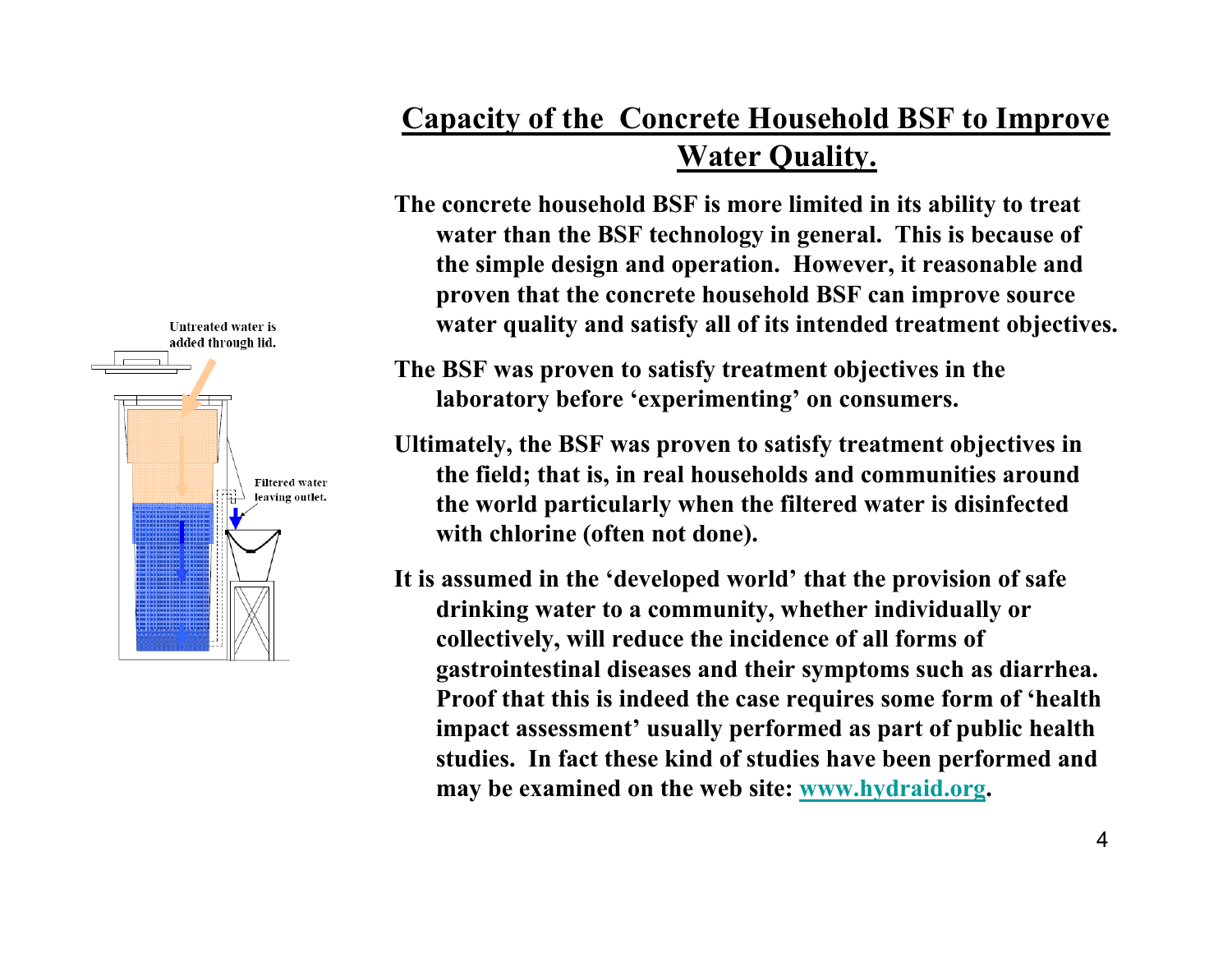

## **Performance Evaluation Protocols.**

**The procedures used to evaluate the performance of the BSF must conform to accepted protocols. The protocols must consider technical aspects issues concerning transparency and freedom of influence from vested parties. It is generally accepted that performance evaluations must be implemented by persons knowledgeable in performing required evaluations and knowledgeable of the technology being evaluated.**

**The exact procedures used to test for specific water quality parameters are well established (WHO Fact Sheets and AWWA, APHA and WEF Standard Methods for the Examination of Water and Wastewater). It is simply necessary to chose the most appropriate technique for the circumstances.**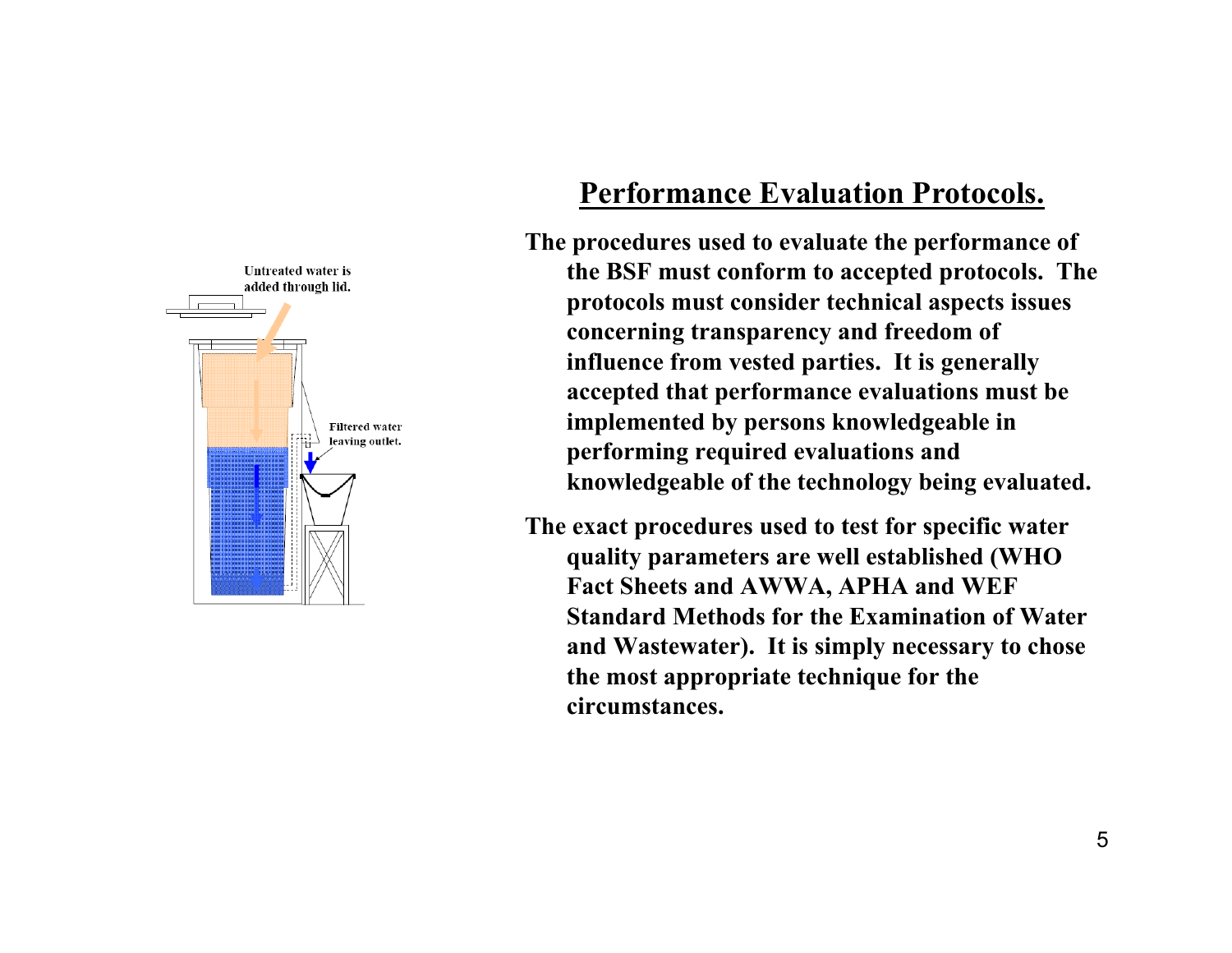

## **Pathogen Removal – Water Borne Pathogen Hazard.**

**Pathogen removal is the most important function of the BSF and is one of the most difficult to evaluate. See Table 7.1 on following slide taken from WHO, Guidelines for drinking water quality, third edition available free of charge on the internet.**

**Note that water borne pathogens will result in gastrointestinal, skin, eye and other problems.**

**It is useful to review the entire Chapter 7 of the WHO Guidelines for drinking water quality.**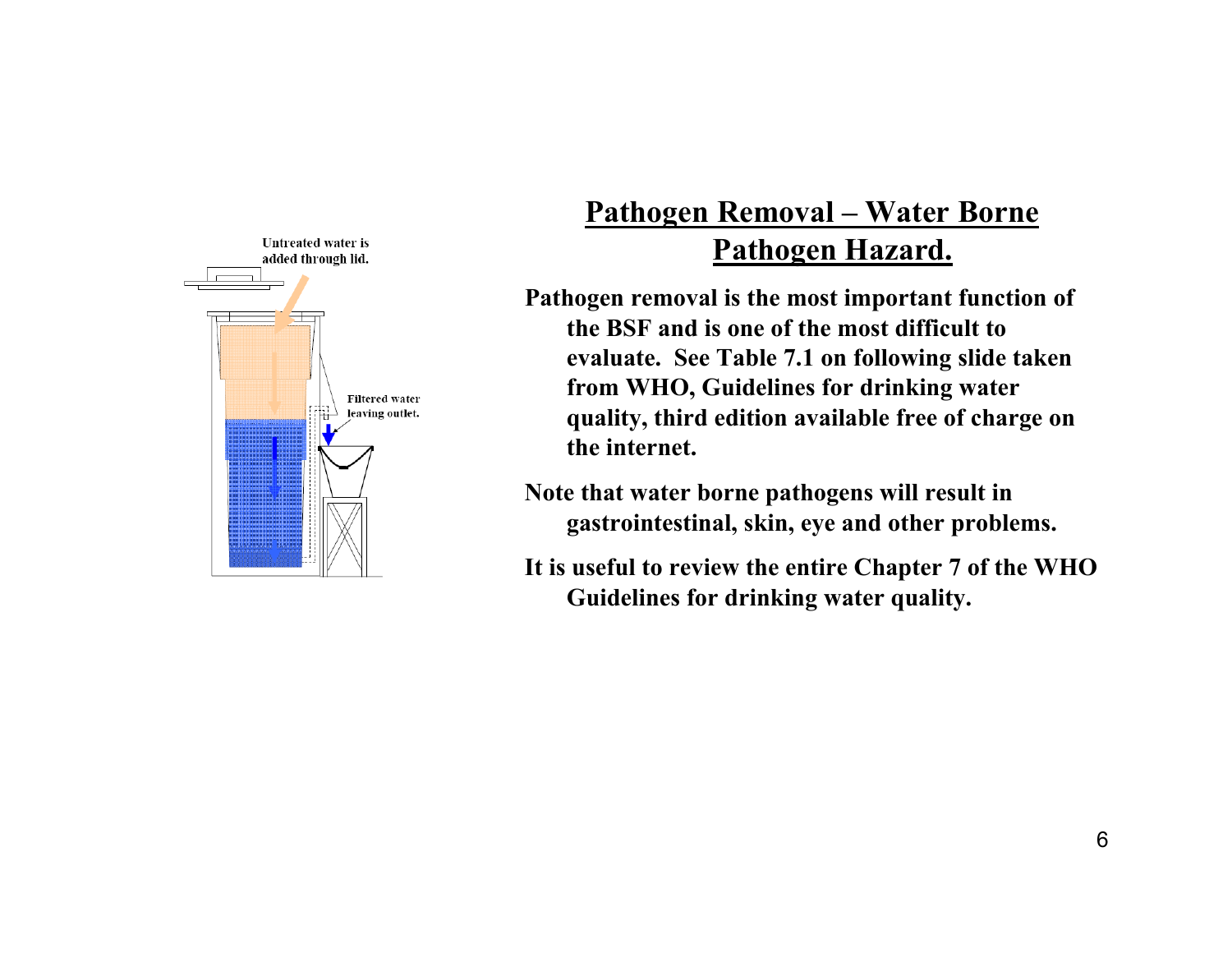#### **Taken from the Third Edition to the WHO Guidelines on Drinking Water.**

|                                            |               | Persistence           | Resistance |                          | Important |
|--------------------------------------------|---------------|-----------------------|------------|--------------------------|-----------|
|                                            | <b>Health</b> | in water              | to         | <b>Relative</b>          | animal    |
| Pathogen                                   | significance  | supplies <sup>a</sup> | chlorineb  | infectivity <sup>c</sup> | source    |
| <b>Bacteria</b>                            |               |                       |            |                          |           |
| Burkholderia pseudomallei                  | Low           | May multiply          | Low        | Low                      | No        |
| Campylobacter jejuni, C. coli              | High          | Moderate              | Low        | Moderate                 | Yes       |
| Escherichia coli – Pathogenic <sup>a</sup> | High          | Moderate              | Low        | Low                      | Yes       |
| E. coli - Enterohaemorrhagic               | High          | Moderate              | Low        | High                     | Yes       |
| Legionella spp.                            | High          | Multiply              | Low        | Moderate                 | No        |
| Non-tuberculous mycobacteria               | Low           | Multiply              | High       | Low                      | No        |
| Pseudomonas aeruginosa <sup>e</sup>        | Moderate      | May multiply          | Moderate   | Low                      | No        |
| Salmonella typhi                           | High          | Moderate              | Low        | Low                      | No        |
| Other salmonellae                          | High          | May multiply          | Low        | Low                      | Yes       |
| Shigella spp.                              | High          | Short                 | Low        | Moderate                 | No        |
| Vibrio cholerae                            | High          | Short                 | Low        | Low                      | No        |
| Yersinia enterocolitica                    | High          | Long                  | Low        | Low                      | Yes       |

#### Table 7.1 Waterborne pathogens and their significance in water supplies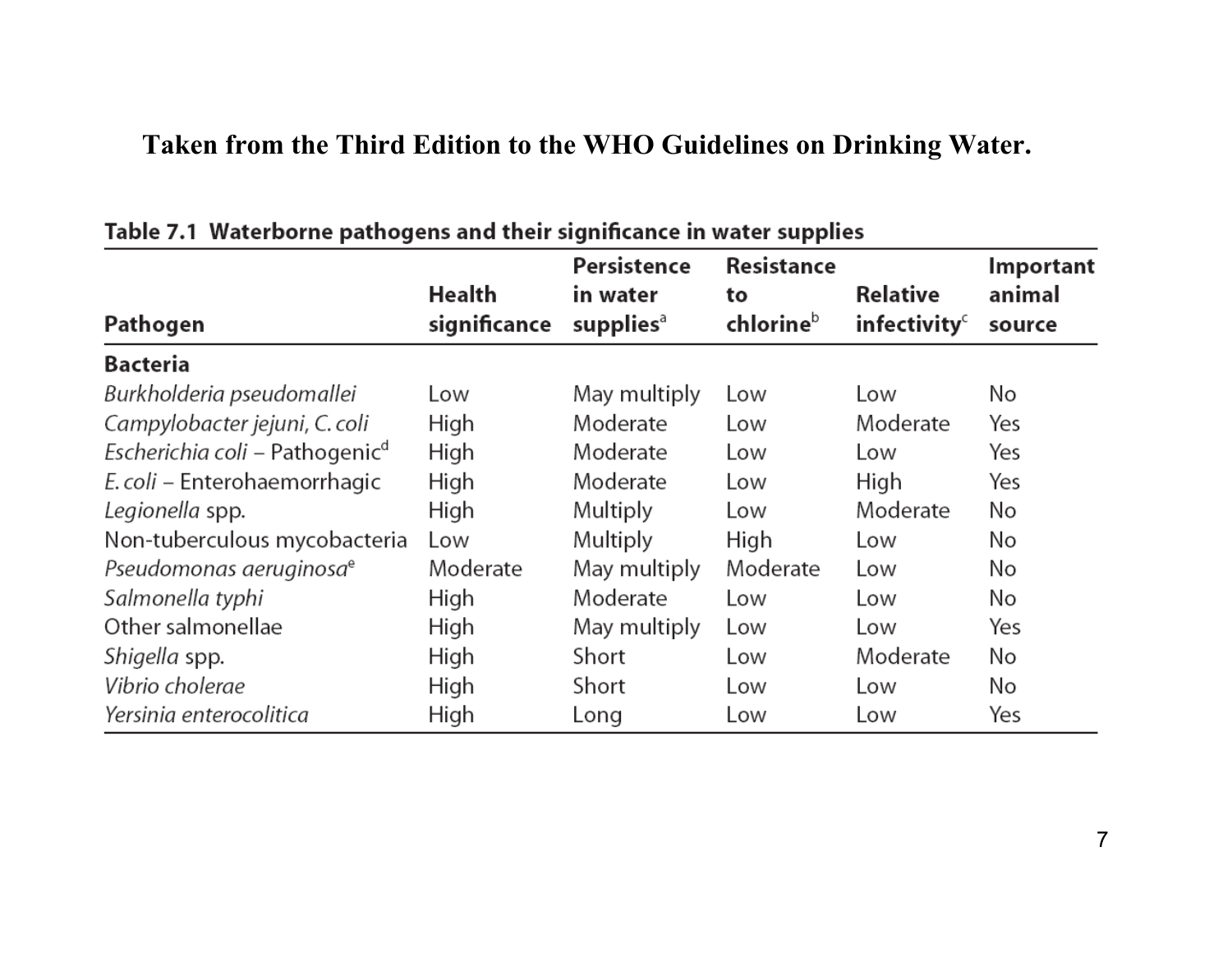#### **Table 7.1 cont'd.**

| <b>Viruses</b>              |      |                           |          |      |             |
|-----------------------------|------|---------------------------|----------|------|-------------|
| Adenoviruses                | High | Long                      | Moderate | High | No          |
| Enteroviruses               | High | Long                      | Moderate | High | No          |
| Hepatitis A virus           | High | Long                      | Moderate | High | No          |
| Hepatitis E virus           | High | Long                      | Moderate | High | Potentially |
| Noroviruses and sapoviruses | High | Long                      | Moderate | High | Potentially |
| Rotaviruses                 | High | Long                      | Moderate | High | No          |
| Protozoa                    |      |                           |          |      | No          |
| Acanthamoeba spp.           | High | Long                      | High     | High | No          |
| Cryptosporidium parvum      | High | Long                      | High     | High | Yes         |
| Cyclospora cayetanensis     | High | Long                      | High     | High | No          |
| Entamoeba histolytica       | High | Moderate                  | High     | High | No          |
| Giardia intestinalis        | High | Moderate                  | High     | High | Yes         |
| Naegleria fowleri           | High | May multiply <sup>t</sup> | High     | High | No          |
| Toxoplasma gondii           | High | Long                      | High     | High | Yes         |
| <b>Helminths</b>            |      |                           |          |      |             |
| Dracunculus medinensis      | High | Moderate                  | Moderate | High | No          |
| Schistosoma spp.            | High | Short                     | Moderate | High | Yes         |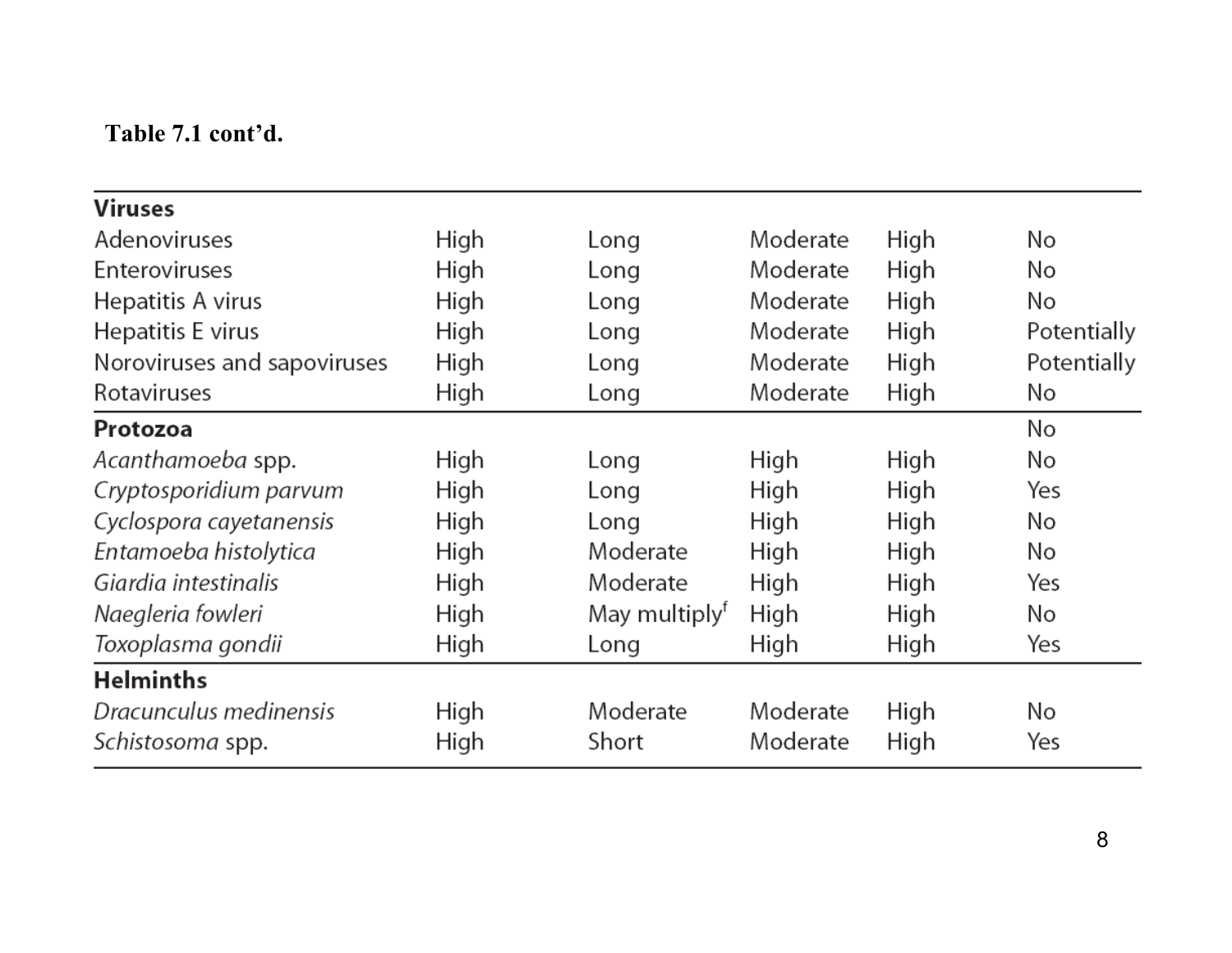#### **Table 7.1 cont'd.**

Note: Waterborne transmission of the pathogens listed has been confirmed by epidemiological studies and case histories. Part of the demonstration of pathogenicity involves reproducing the disease in suitable hosts. Experimental studies in which volunteers are exposed to known numbers of pathogens provide relative information. As most studies are done with healthy adult volunteers, such data are applicable to only a part of the exposed population, and extrapolation to more sensitive groups is an issue that remains to be studied in more detail.

- Detection period for infective stage in water at 20 °C: short, up to 1 week; moderate, 1 week to 1 month; long, over a 1 month.
- b When the infective stage is freely suspended in water treated at conventional doses and contact times. Resistance moderate, agent may not be completely destroyed.
- c From experiments with human volunteers or from epidemiological evidence.
- Includes enteropathogenic, enterotoxigenic and enteroinvasive.
- Main route of infection is by skin contact, but can infect immunosuppressed or cancer patients orally.
- f In warm water.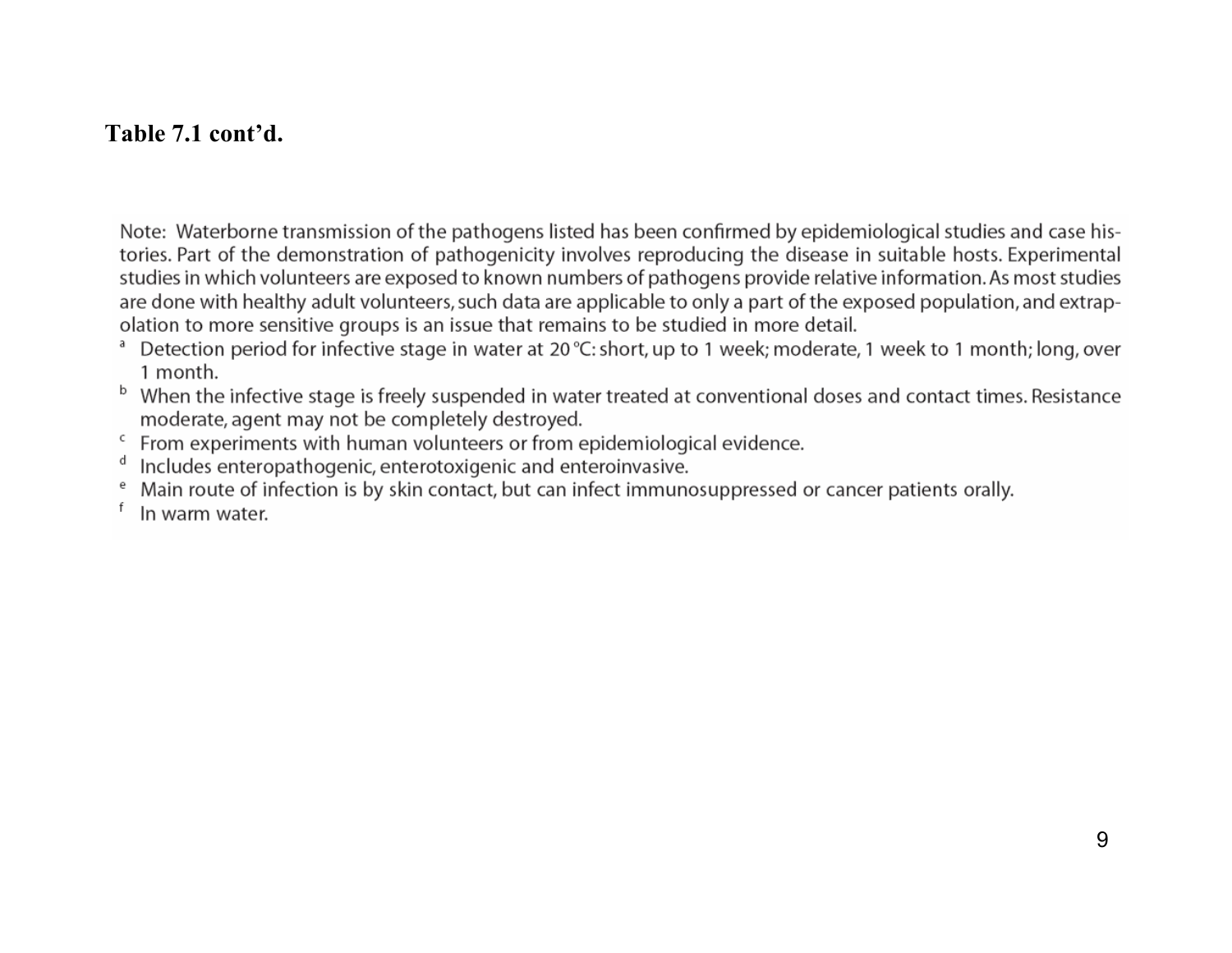

## **Pathogen Removal – Standards.**

**Pathogen removal is the most important function of the BSF and is one of the most difficult to evaluate. Generally, the risk of the pathogen hazard of water to be used for human consumption is 'indicated' by the presence or absence of coli form bacteria. Fecal coli form or Escherichia coli form (E-coli) bacteria are present in very large numbers in the intestinal tracts of warm blooded animals (including humans). The presence of these bacteria is used as a measurement of the potential risk that the water might contain other types of water borne organisms (cholera, Giardia, Cryptospordia, dangerous forms of e-coli, etc.). Generally, safe drinking water should not contain any viable fecal coli form or e-coli bacteria.**

**Coli form bacteria are also present in the soil and air. The presence of any type of coli form bacteria in water, regardless of origin, is measured in terms of 'total coli form' bacteria. The presence of coli form bacteria, of any kind, indicates that the water 'might' have been exposed to pathogenic organisms. Safe drinking water is typically allowed to occasionally test positive for a 'few' total coli form bacteria.**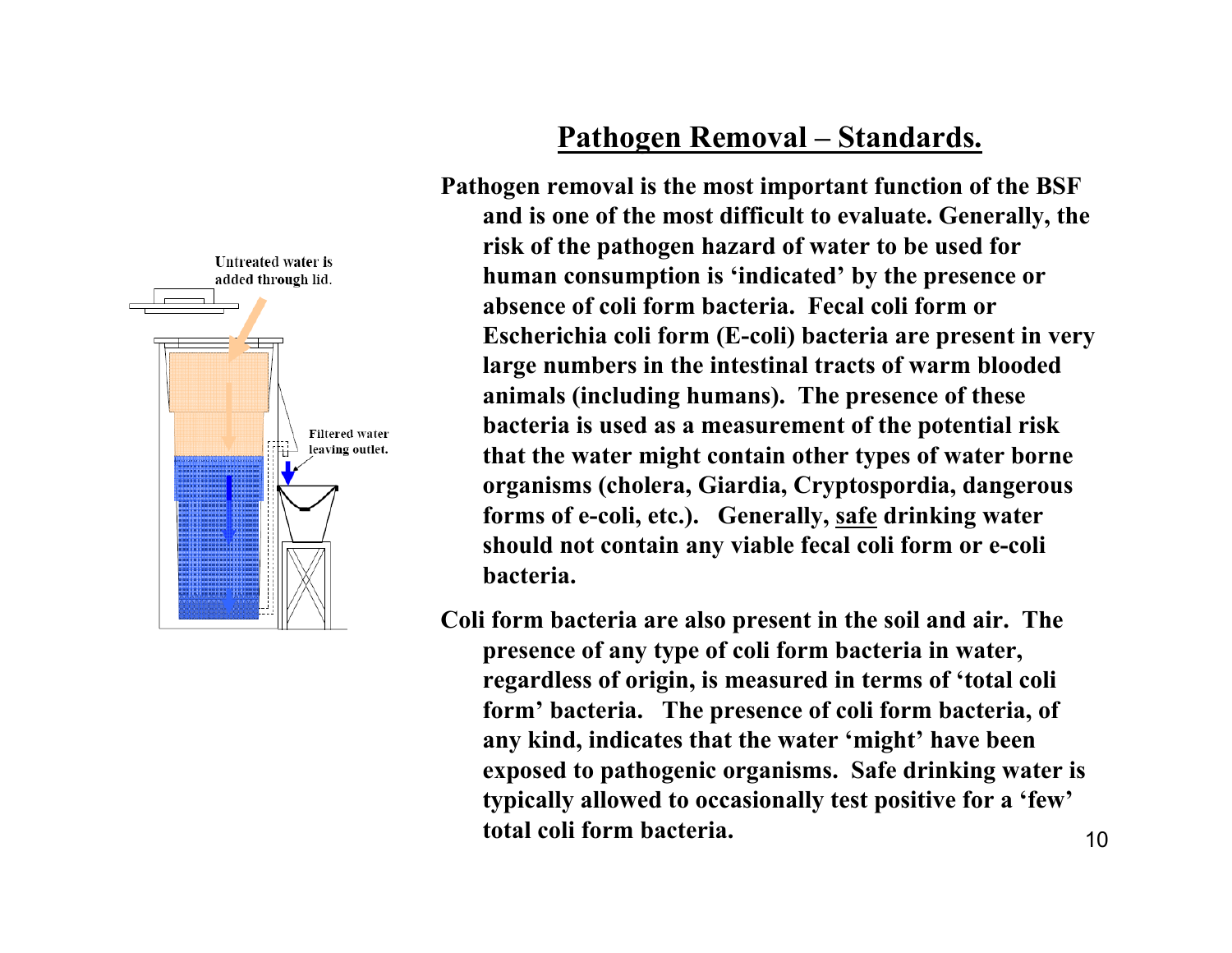#### **Taken from the Third Edition to the WHO Guidelines on Drinking Water.**



| Organisms                                      | Guideline value                             |
|------------------------------------------------|---------------------------------------------|
| All water directly intended for drinking       |                                             |
| E. coli or thermotolerant coliform bacteriab.c | Must not be detectable in any 100-ml sample |
| Treated water entering the distribution system |                                             |
| E. coli or thermotolerant coliform bacteriab   | Must not be detectable in any 100-ml sample |
| Treated water in the distribution system       |                                             |
| E. coli or thermotolerant coliform bacteriab   | Must not be detectable in any 100-ml sample |

Immediate investigative action must be taken if E. coli are detected.

Although E. coli is the more precise indicator of faecal pollution, the count of thermotolerant coliform bacteria is an ь acceptable alternative. If necessary, proper confirmatory tests must be carried out. Total coliform bacteria are not acceptable indicators of the sanitary quality of water supplies, particularly in tropical areas, where many bacteria of no sanitary significance occur in almost all untreated supplies.

It is recognized that in the great majority of rural water supplies, especially in developing countries, faecal conc tamination is widespread. Especially under these conditions, medium-term targets for the progressive improvement of water supplies should be set.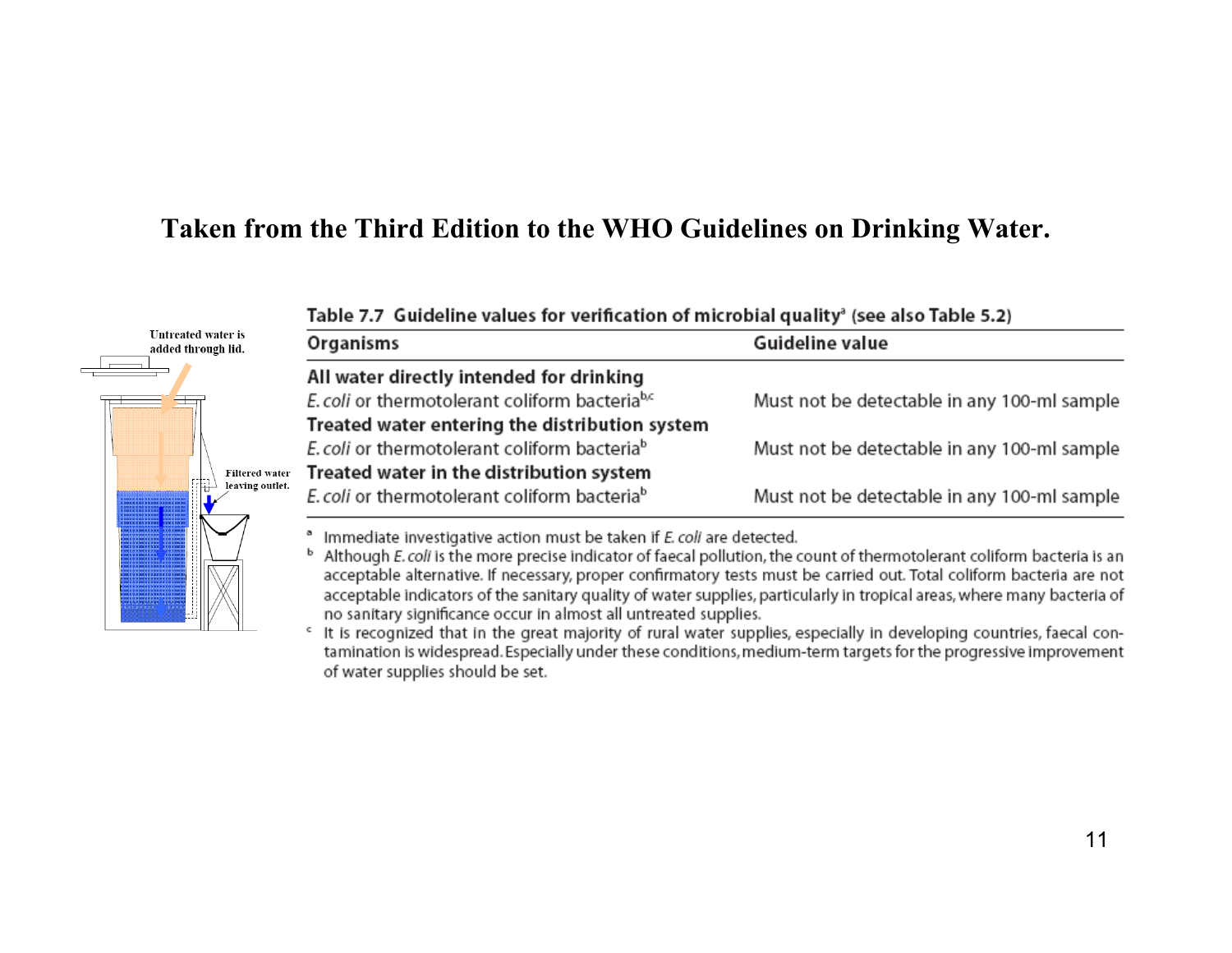

## **Pathogen Removal – Standards.**

- **It is customary to consider water that does not test positive for any of the indicator organisms as safe for human consumption – unfortunately this is not always true. It is possible for certain pathogens, encysted parasites for example, to be present while indicator organisms are not present. This situation commonly occurs when water that contains parasites is only chlorinated. Indicator organisms and other bacteria and viruses may be killed or inactivated but the parasites will remain viable and infectious.**
- **Well treated and chlorinated water supplies such as distributed in most small to major cities in warm climates is contaminated when the pressure in the distribution lines drops below the water pressure in the groundwater outside the line. Groundwater containing parasites is drawn into the distribution pipe and water unsafe for human consumption (testing negatively for indicator organisms) is provided to the consumers.**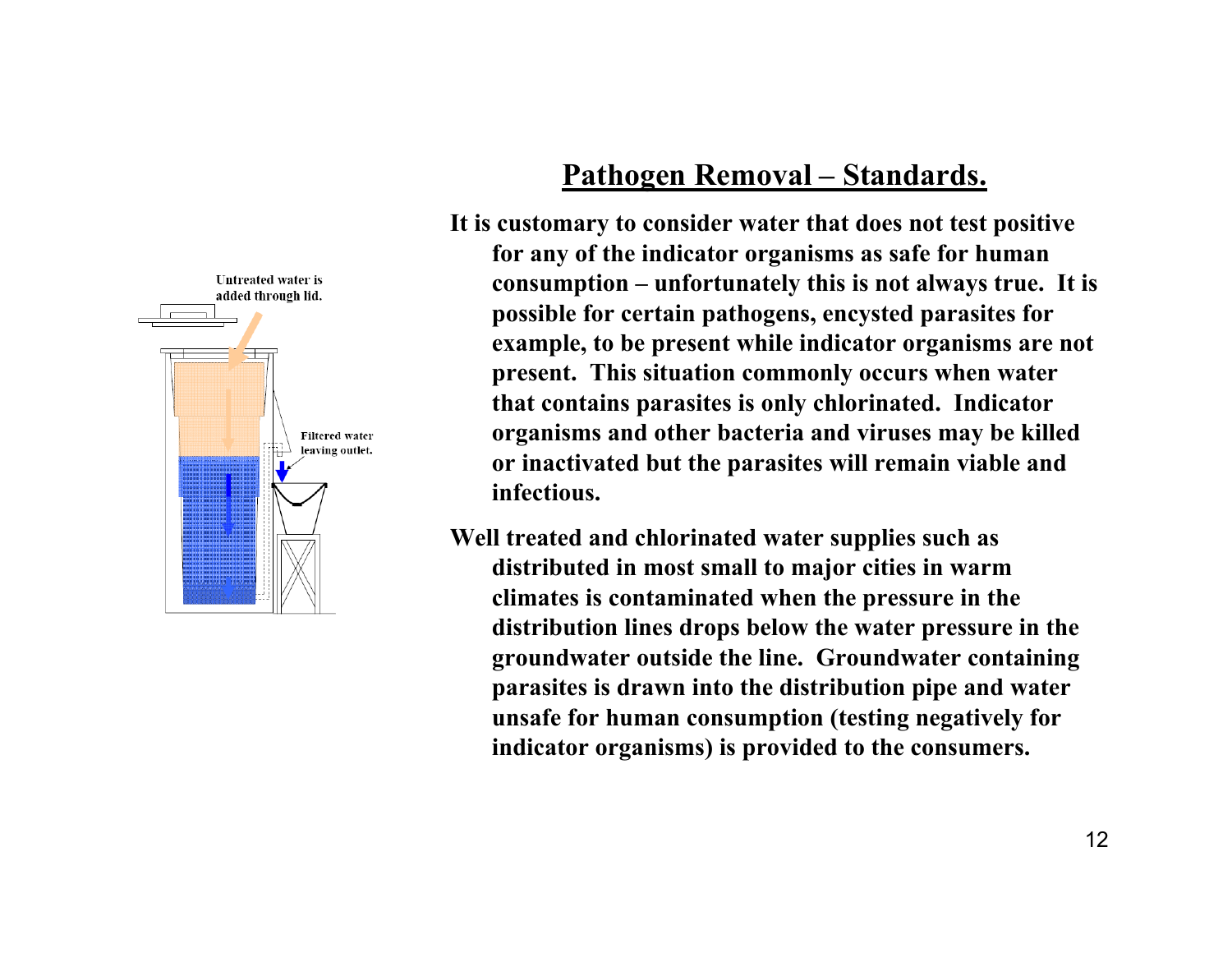

## **Pathogen Removal – Standards.**

**It is customary to consider water that does not test positive for any of the indicator organisms as safe for human consumption – unfortunately this is not always true. It is possible for certain pathogens, encysted parasites for example, to be present while indicator organisms are not present. This situation commonly occurs when water** 

**that contains parasites is simply chlorinated. Indicator organisms and other bacteria and viruses may be killed or inactivated but the parasites will remain viable and infectious.**

**Well treated and chlorinated water supplies such as distributed in most small to major cities in warm climates is contaminated when the pressure in the distribution pipes drops below the water pressure in the groundwater outside the line. Groundwater containing parasites is drawn into the distribution pipe and water unsafe for human consumption (might appear chlorinated and still testing negatively for indicator organisms) is provided to the consumers. This problem is evident whenever water is distributed on a rotational basis.**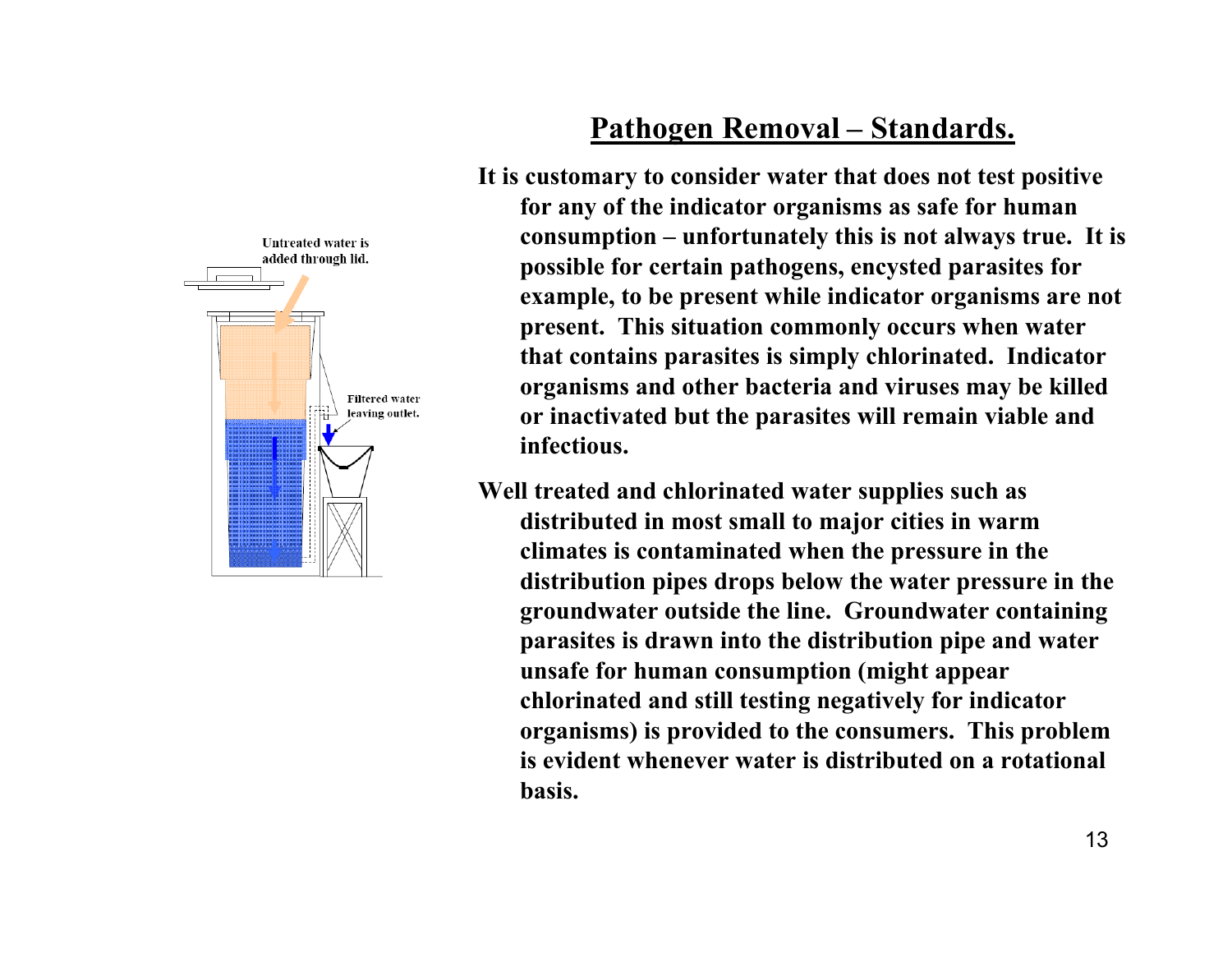## **Pathogen Removal - BSF.**

**The BSF can be expected to remove close to 100% of parasites (protozoan) and larger organisms such as helminthes – <sup>a</sup> well developed biolayer is actually not required.** 

**A newly installed and commissioned BSF can be expected to eliminate 60% or more of the bacteria and viruses from the source water.**

**A BSF that has been operating for several weeks (time required for biolayer to develop) can be expected to eliminate 95% or more of the bacteria and viruses from the source water.**

- **Disinfection of filtered water using dilute solutions of liquid chlorine or chlorine tablets will produce water with no hazard from water borne pathogens even if the filtered water is cloudy (from colloidal particles) or has significant colour.**
- **Disinfection MUST be sufficient to provide a small chlorine residual that may or may not be detected by the odour of the water. Excess chlorine can be removed by simply allowing the water to stand for a few hours.**

**Disinfection, similar to that advocated by the US CDC, after filtration has always been recommended.**

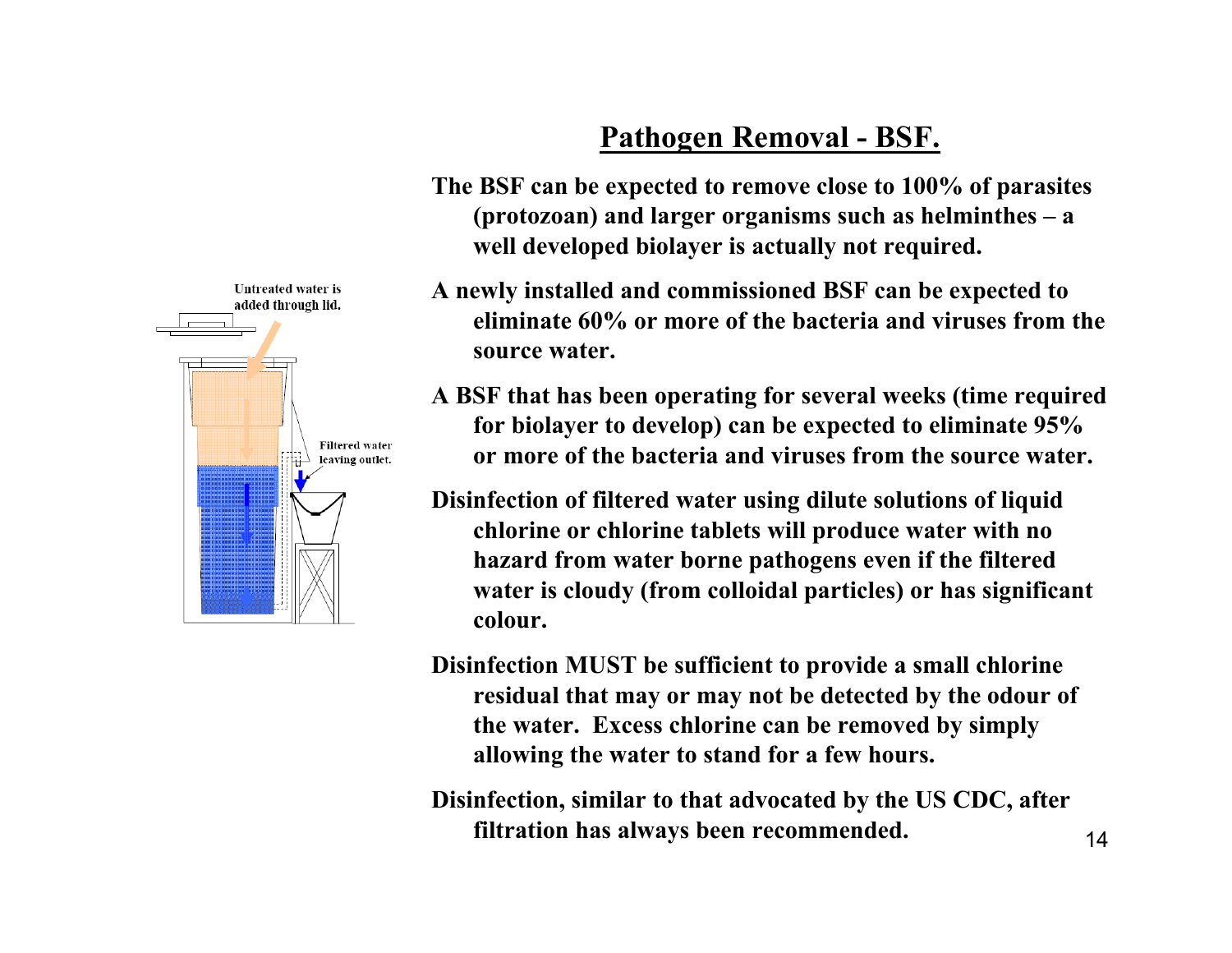## **Laboratory Evaluation of the BSF.**

**Though extensive laboratory evaluations were performed prior to the introduction of the BSF to the world community, there continues to be a significant need to pursue numerous studies on the BSF technology by many independent investigators in a laboratory setting. These studies focus primarily on pathogen removal, in particular removal of indicator organisms.**

**The basic guidelines for this type of activity are:**

- **1. The filter being used for evaluation must the same concrete filter or have identical vertical dimensions to those recommended for concrete filters. The width or diameter should not be less than 15 cm to avoid 'side effects' and facilitate cleaning. The diffuser must fit identical to the field prototype with the same relationship to the paused water depth and the surface of the media.**
- 15**2. Insure that the guidelines for installation and commissioning are carefully followed (See papers in web site www.manzwaterinfo.ca.). Any changes should be carefully explained and documented. Under no circumstances consider using any form of accelerant (such as sterilized waste water) for the rapid development of the biolayer. This procedure may or may not work and these substances will seriously contaminate the entire filter bed and render any further testing suspect – at least as far as testing the BSF technology is concerned. The ONLY water that should be added to the filter is the source water.**

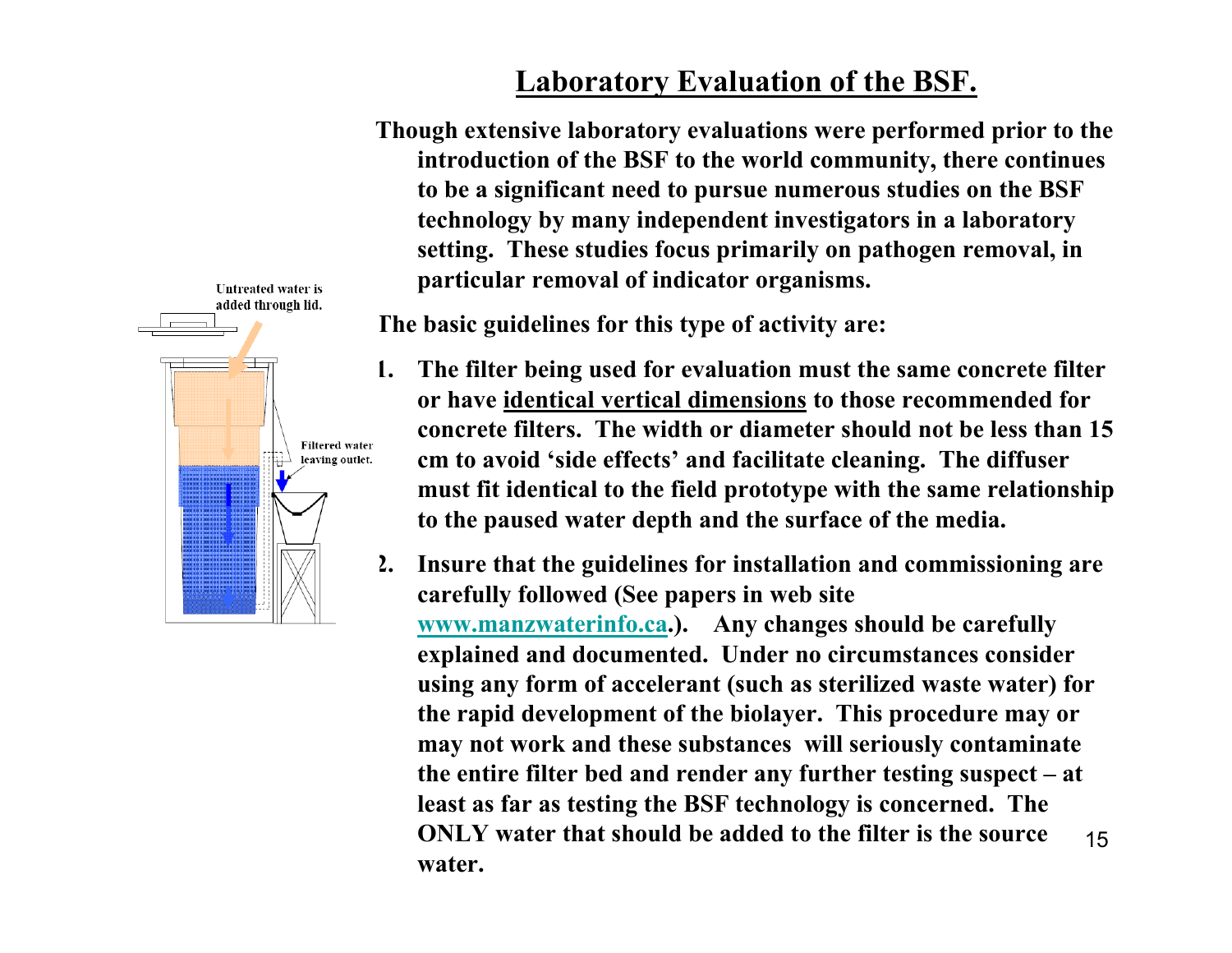

#### **Laboratory Evaluation of the BSF – cont'd.**

- **3. Media used in the filter must be produced exactly as described in papers that may be found in the web site: www.manzwaterinfo.ca. Evaluations should be consistent with media selection and be carefully documented. The type of material that is used to produce the media must be thoroughly described. The process used to produce the media should be described. A complete particle size analysis is required to adequately characterize the media. The media should be tested for bacterial contamination and results recorded.**
- **4. Water used to evaluate the filter MUST constitute a complete aquatic ecology, predators and prey, that includes the pathogens or indicator organisms being removed (cysts and oocysts and larger organisms may be exceptions to this guideline). Ideally the source water used for testing purposes is naturally occurring with very small variation in quality, biological, chemical or physical, from day to day. If it is desired to vary the quality of the water for purposes of testing a 'synthetic water' may need to be developed and evaluated as per suitability for use in evaluation process. While this may be reasonable in a developing country context it is often very difficult in a developed country context.**
- 16**5. All apparatus used for testing should be photographically documented.**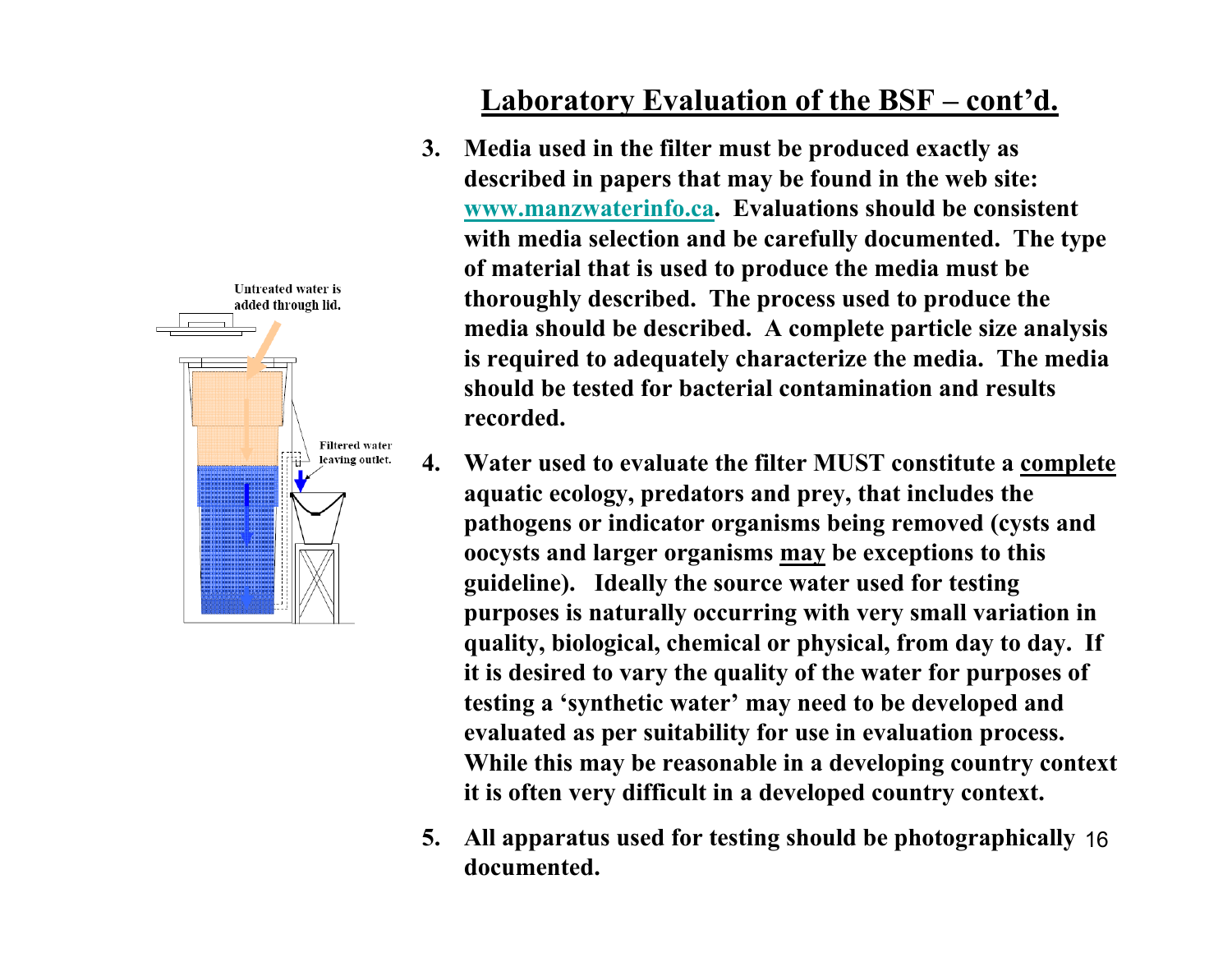

## **Laboratory Evaluation of the BSF – cont'd.**

- **6. If synthetic water is produced that is believed to have a complete aquatic ecology it is important to verify that the filter is performing similarly when treating synthetic water and natural occurring source water. (NOTE: A complete aquatic ecology means a micro-biological ecosystem that includes organisms that have predator – prey relationships. Natural occurring microbiological ecosystems will normally have these relationships. The relationship may require allowing the laboratory produced source water to develop a stable ecology prior to using the source water for testing the BSF. A complete ecology is essential because these organisms are responsible for forming the biolayer and actively participate in the removal of bacteria and viruses. The introduction of indicator bacteria and viruses immediately before filtration may not result in a biolayer that includes predator organisms responsible for their removal.)**
- **7. Consideration should be given to the chemical, physical and biological characteristics of the water being treated, temperature, exposure to sunlight, and manner of operation including the amount and timing of water treatment.**
- **8. The BSF should be operated, cleaned or maintained exactly as per guidelines presented in www.manzwaterinfo.ca. Maximum rate of filtration should be carefully monitored.**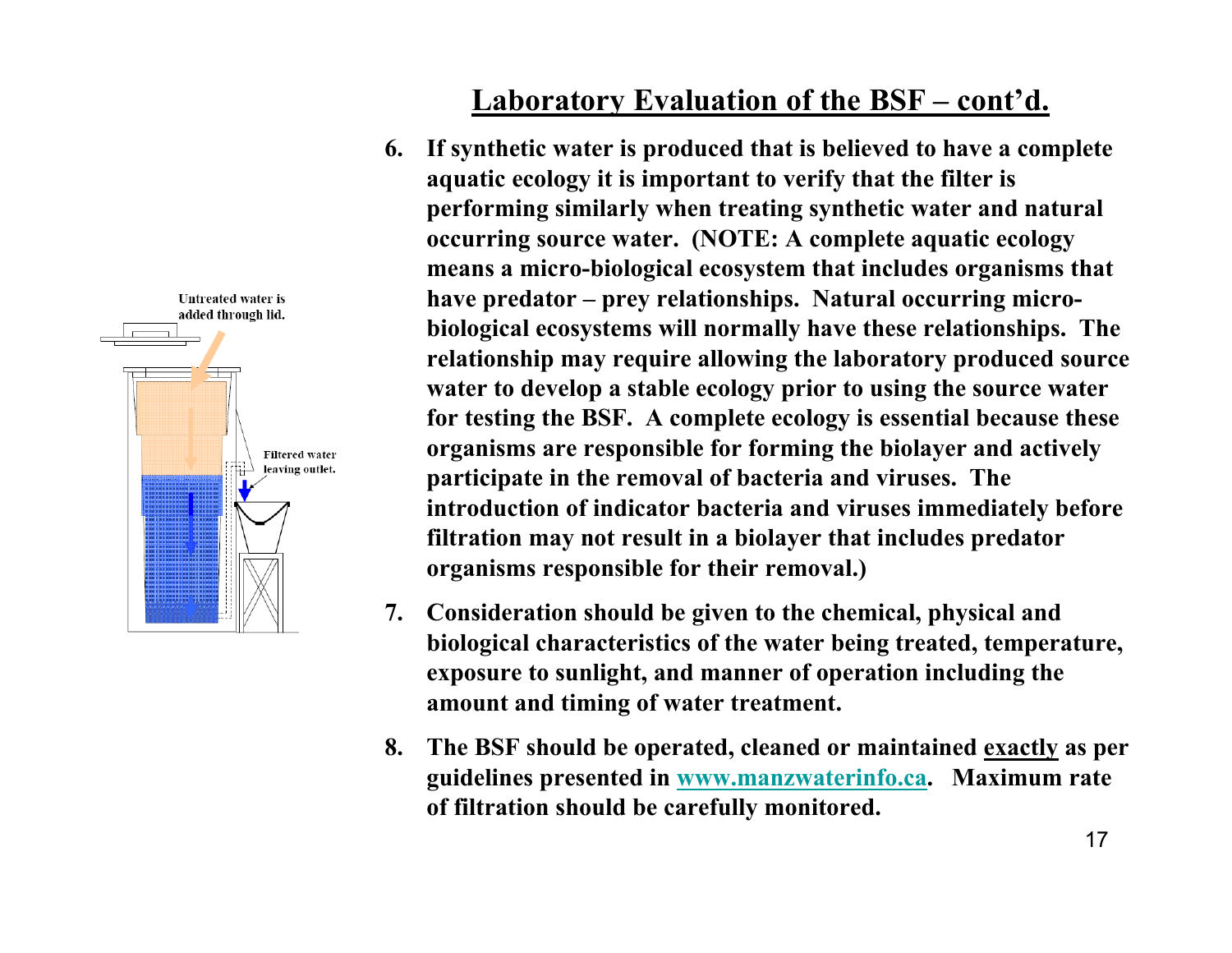## Laboratory Evaluation of the BSF – cont'd.

**If the laboratory evaluations of indicator bacteria removal of the BSF are performed as just described the filter performance should be generally similar (with variations of course) to that shown below.**



**Untreated water is**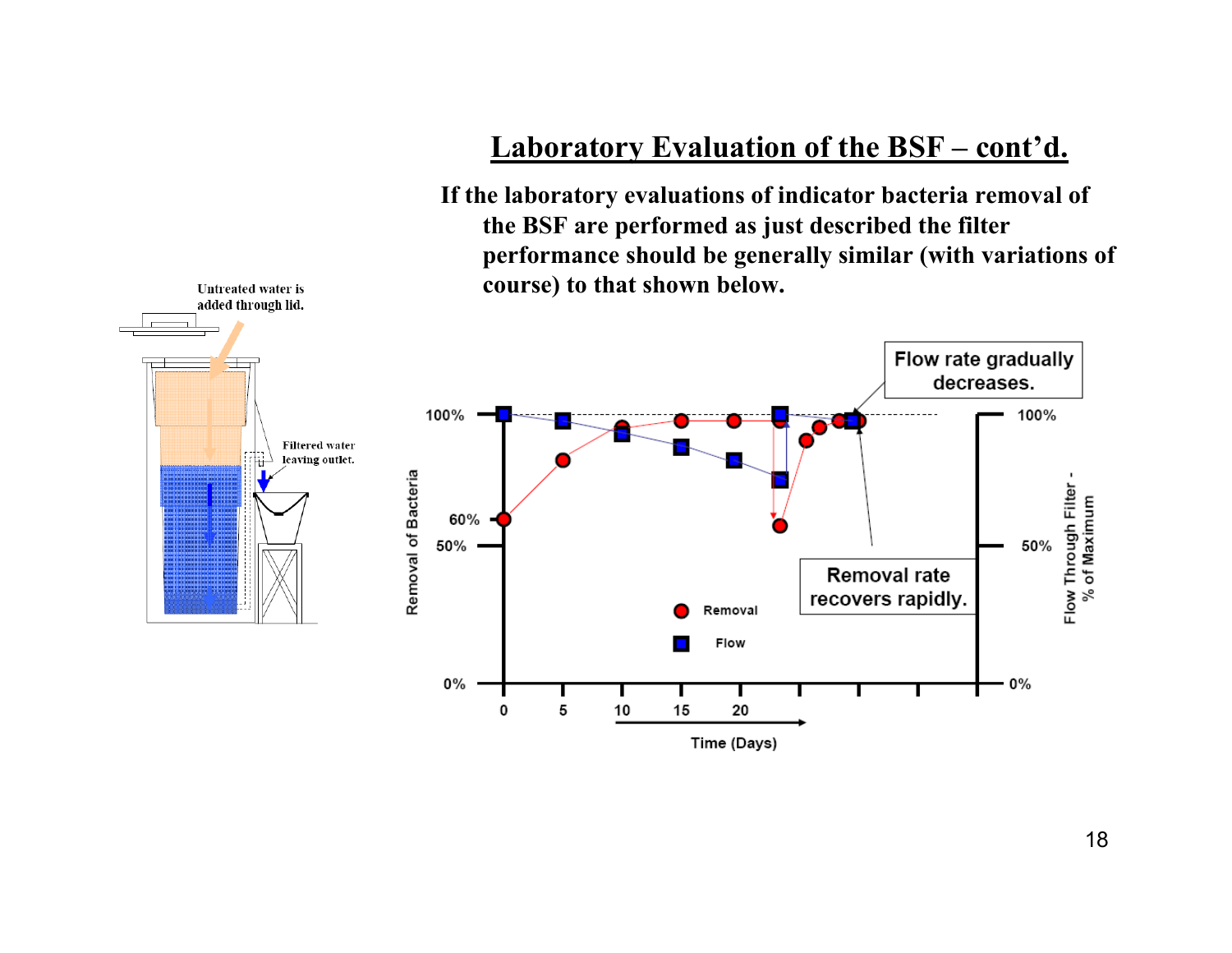#### **Sample Testing Using the Membrane Technique**

**It is strongly recommended that some form of membrane technique be used to enumerate indicator bacteria (total coli form bacteria and fecal coli form bacteria or e-coli bacteria) concentrations in the water poured into the filter, paused water and filtered water. Membrane techniques need to be field evaluated to determine the exact type that works best. Other bacteria and organisms may cause false counts, inhibit growth of target bacteria or overgrow the membrane hiding all useful results. Membrane techniques are usually limited to circumstances where there are no more than 200 colonies on the membrane. When it is suspected that the number will be greater than 200 (or the quality of the water is unknown) a series of dilutions should be performed. It is understood that there is additional cost associated with the dilutions but it should be recognized that there was significant cost incurred in the process of obtaining the sample and valuable information will simply be lost if the appropriate methodology is not used.** 



**Untreated water is** added through li-

> **Equipment used for testing water samples using the membrane technique may be quite compact and easy to transport. Consumables may be purchased ready for testing and easily and safely disposed of. These kits are ideal when sampling locations are remote and it is difficult to maintain sample integrity before returning to a permanent laboratory. There are several suppliers of kits which include all of the equipment required to accurately use the membrane technique in the field. These kits may use local electricity, rechargeable batteries or may be operated using power from a vehicle with a cigarette lighter.**

> 19**in terms of the cost of the materials required to test each sample but it is much more labor If a permanent laboratory is available with large autoclaves, cold storage, readily available supplies of pure water, laboratory space and benches and incubators it may be reasonable to prepare reagents, etc. and use reusable apparatus. This approach can be much less expensive intensive and requires a secure environment with reliable electricity.**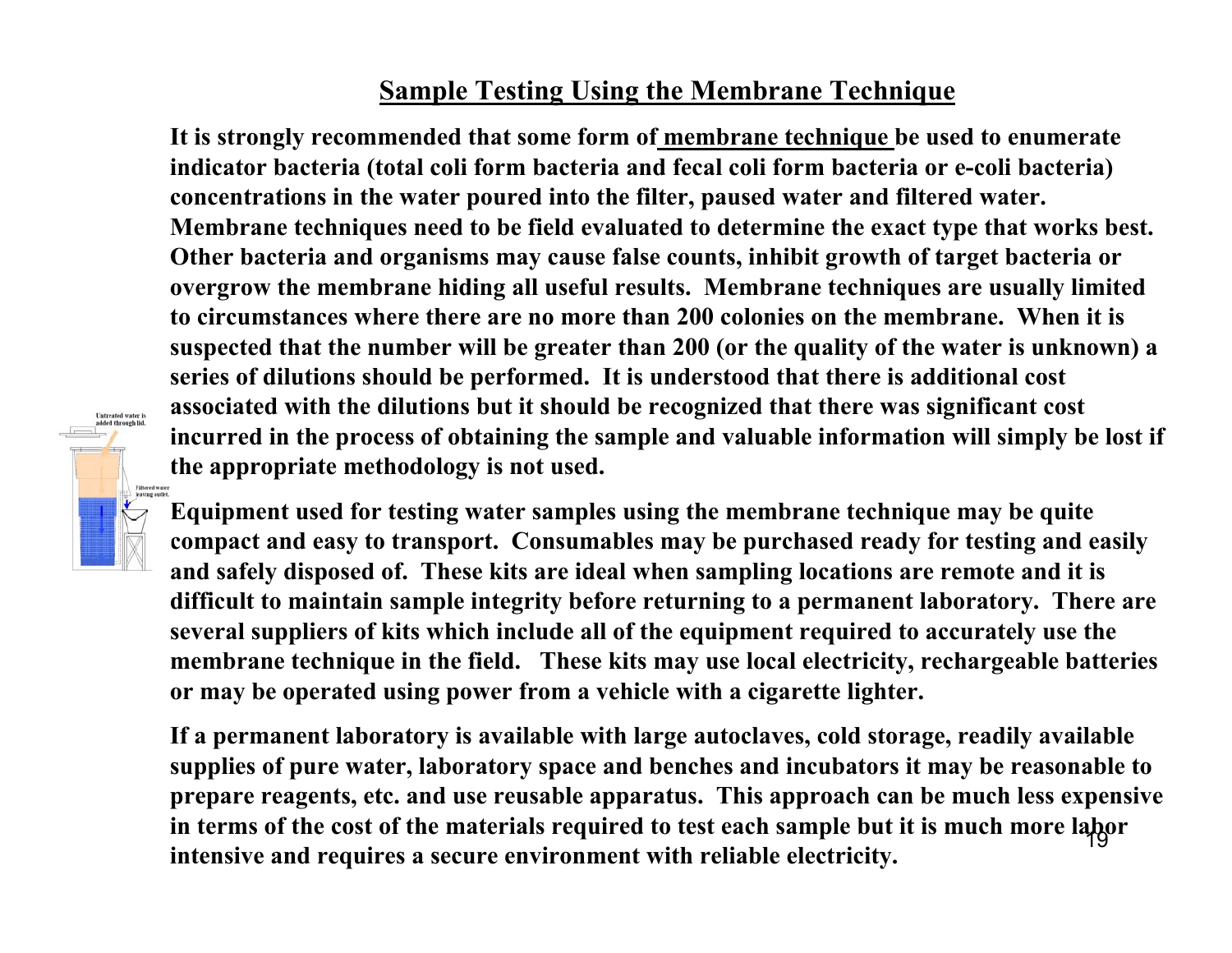#### **Sample Testing Using the Most Probable Number Technique**

**Most Probable Number or MPN techniques, historically, have not provided the same quality of information as membrane techniques and are less useful because their resolution (ability to detect small changes) at low concentrations of bacteria is not very good. They are meant to be used to test water that might be very contaminated such as municipal wastewater. However, new commercially available techniques, such as the IDEXX Quanti-Tray and Quanti-Tray 2000 have been proven to be as or more accurate than membrane filtration technologies when appropriately used to quantitatively examine water and waste water for the presence of indicator bacteria.**

**Commercially available MPN technologies use a method that involves filling a plastic plate with 100 or so cells with water to be tested and incubated. During incubation the cells with coli form bacteria change color and the colored cells are counted. The number of colored cells is then related to bacteria concentration using a manufacturer supplied table. Fecal or e-coli are identified by using UV light which cause cells with these bacteria to phosphoresce. These cells are counted and their concentration is determined using the manufacturer supplied table. The greatest source of errors using the commercially available technique is that there might be bacteria present that behave very similar to the target indicator bacteria and the subjectivity associated with determining if a cell is indeed colored. The effects must be carefully accounted for in discussions with the manufacturer who can then advise on a course of action.** 

**MPN methods that use traditional multiple tube technique have very low resolution and are really not intended to test water intended for human consumption.**

**MPN techniques are very useful when first determining level of bacterial contamination with a view**  $\frac{1}{\sqrt{2}}$ **that further testing would be performed using the membrane technique.**

can be trusted) using water that is similar to that which will be examined during the actual testing **If the MPN technique is to be used the results should be correlated with membrane techniques (that program. This will insure that all potential interfering influences are accounted for.**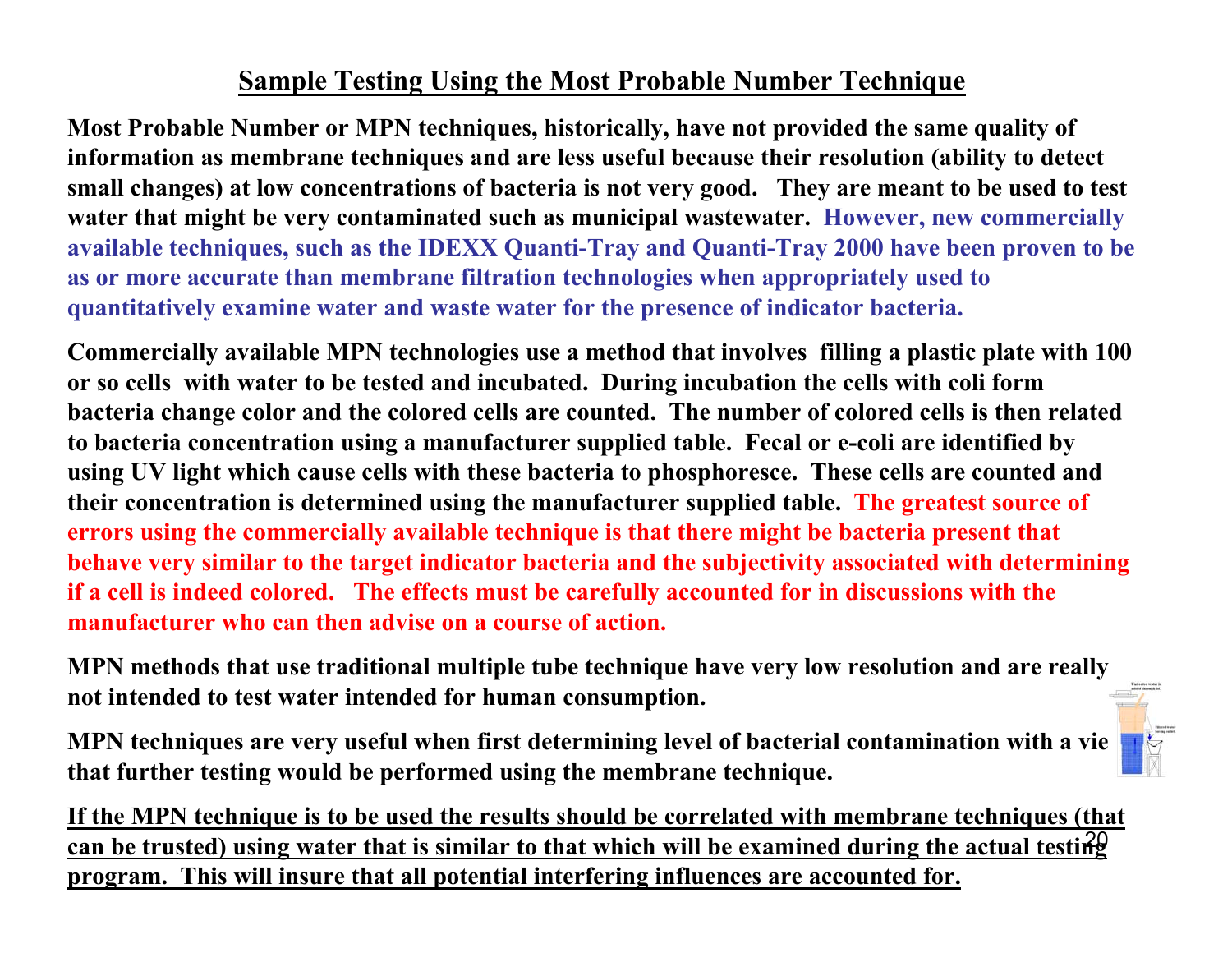

**Great care must be taken when having water samples tested for coli form bacteria by commercial laboratories. Commercial laboratories need to be given very careful instructions pertaining to exactly what type of test will be performed, how it will be performed, handling of the samples, certification of the laboratory, expected return of results of analysis and cost.**

**Commercial laboratories may use several methods for testing water for bacteria including the membrane and multiple tube MPN method. Care must be taken to determine which method is being used and how it is being used to assess whether reliable and useful results can be expected.**

**Commercial laboratories are expensive. It is not uncommon for a single test to cost US \$25.00 to \$50.00.**

**Typically, the commercial laboratory will not perform dilutions (but might if requested). It may be advisable to prepare dilutions before taking the samples to the laboratory.** 

**If there is any doubt that a commercial laboratory is providing quality testing duplicate samples should be sent to different laboratories. Placebos, with known contamination, (such as bottled water), might also be sent in containers identical to those used for the actual sampling.** 

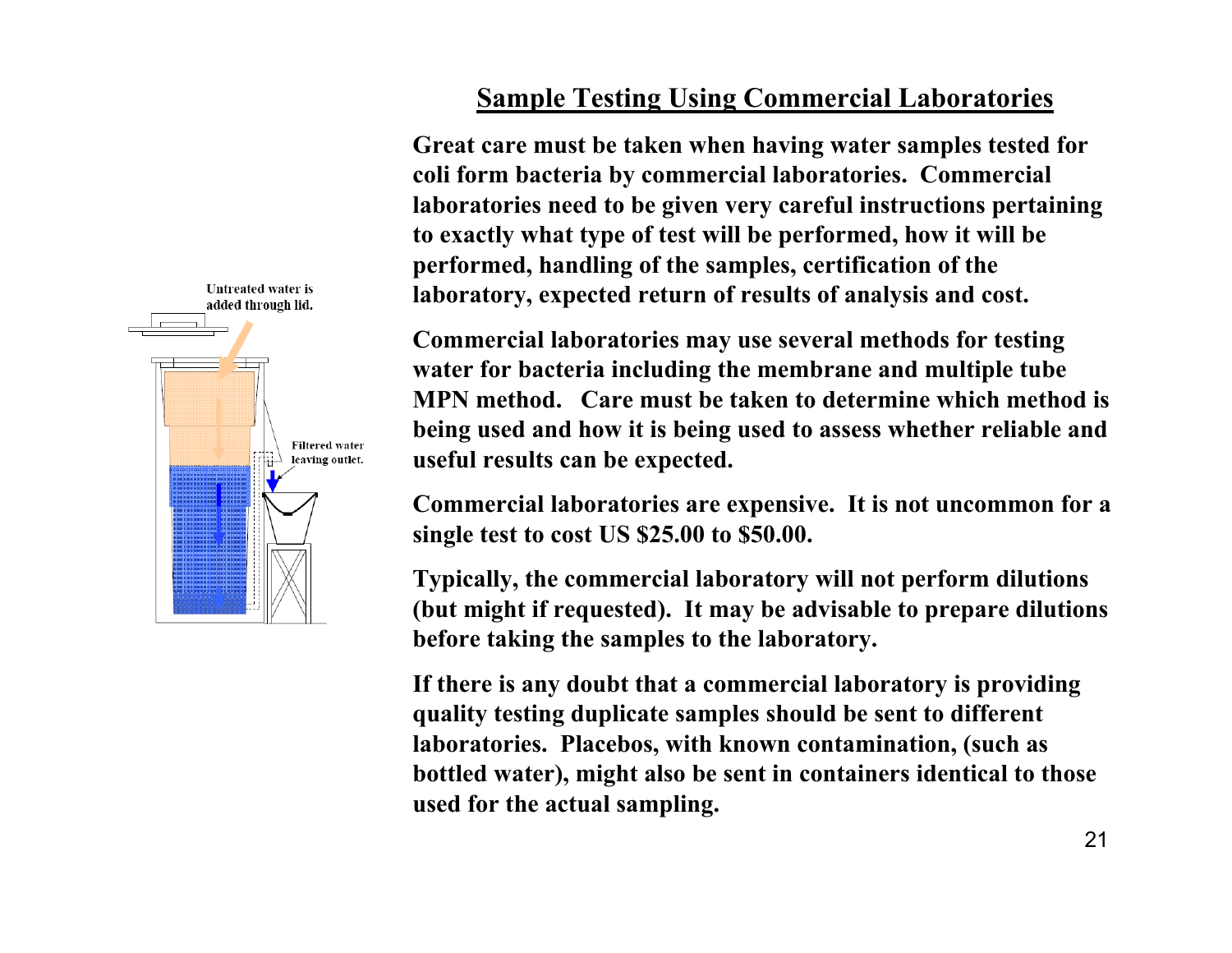#### **Sample Testing Using Medical and Other Laboratories**

**Medical laboratories should not be considered for purposes of testing water samples.**

**Medical laboratories test samples of blood and other body fluids that may be quite dangerous to human health.**

**The equipment used in a medical laboratory is very different from that used to test water.**

**It is not recommended that medical and water testing laboratories share the same space.**

**There are many industries that need to perform microbiological testing on water. The exact nature of the testing will vary greatly because of their different needs. Care must be taken to precisely ascertain what procedures are being used, the quality control being exercised, the precision of the testing procedures, access to laboratory, etc.**

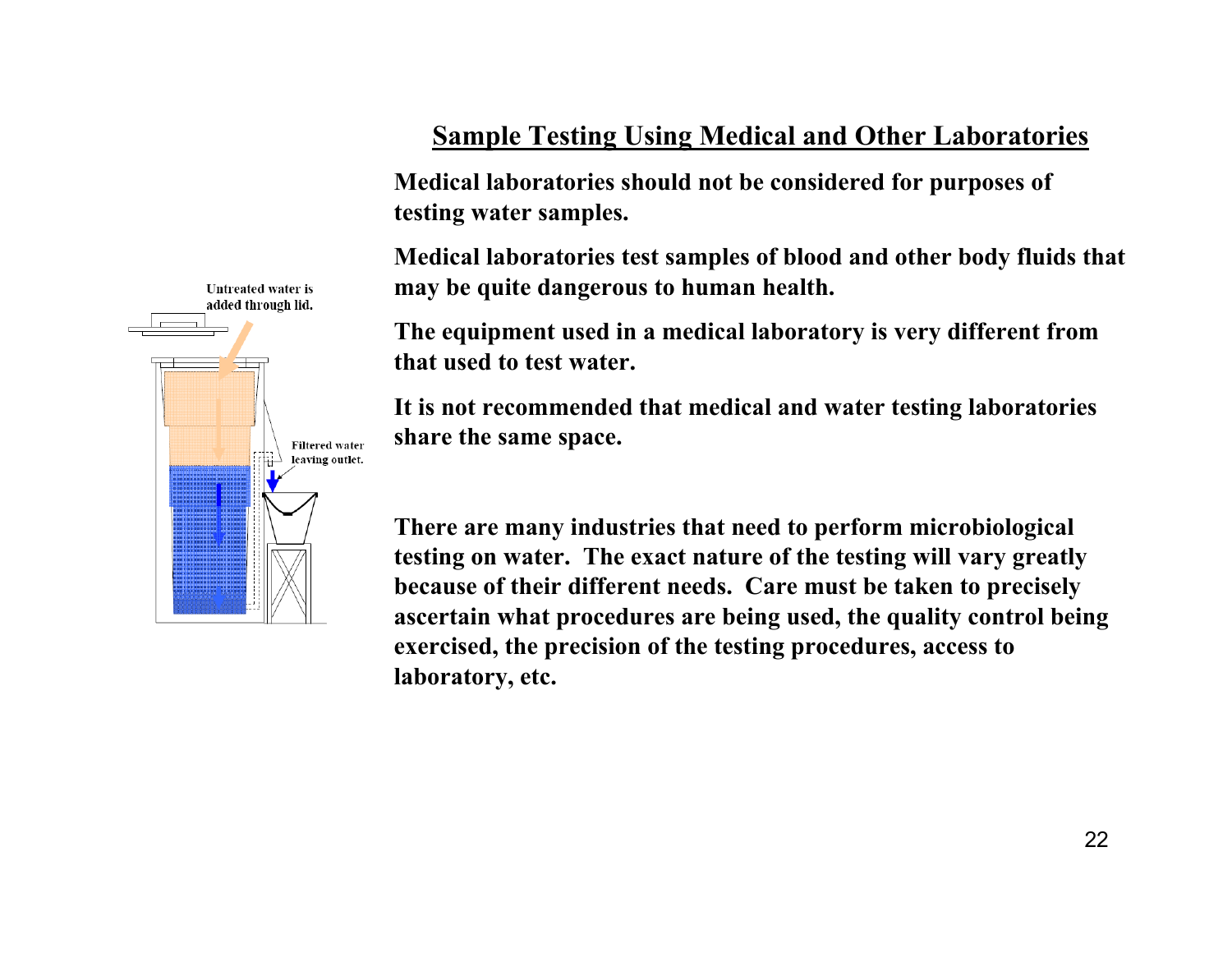#### **Comparison Testing**

**If there is any doubt as to the validity of a particular testing method or questions concerning the quality of testing a particular commercial laboratory it is advisable to do a number of comparison tests – different laboratory procedures, sending same samples to several commercial or government laboratories, comparing laboratory test results to commercial laboratory using the same water sample, etc.**

## **There should be complete confidence in the test results before any attempt is made to interpret the results.**

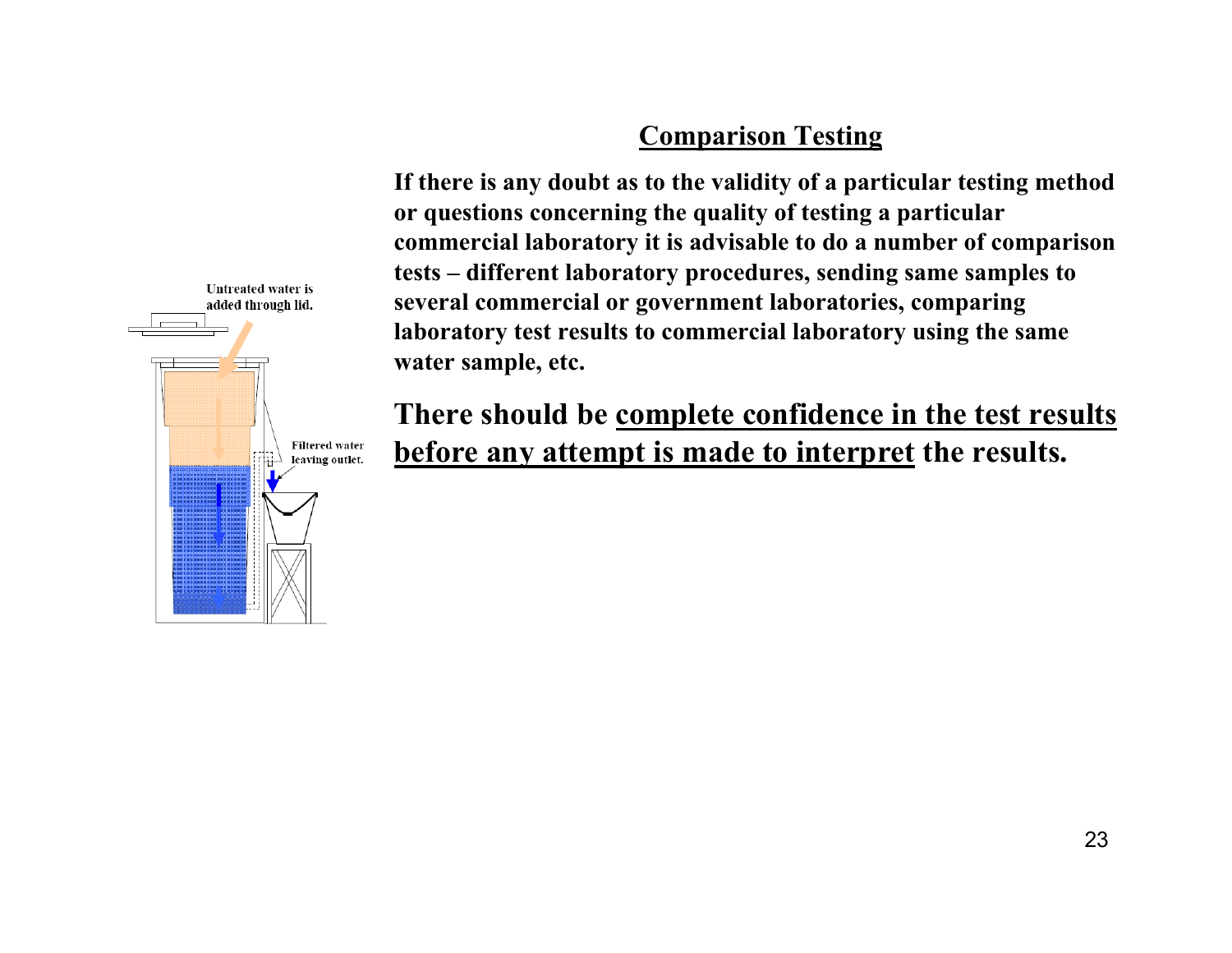#### **Taking and Transporting Water Samples**

**Water samples should be taken using sterile containers that cannot be contaminated during transport. Sterile bottles with tightly fitting screw tops are best though specially designed disposable plastic bags are also very good. Bottles need to be cleaned and sterilized after every use.**

**Great care must be taken not to contaminate the water while taking the sample. Best techniques will fill sample bottles or bags while the water is flowing as it is being added to the filter or when it is leaving the filter.** 

**Often taking the water sample requires dipping some device (like a cup, dipper or soup ladle) into the water and then filling the sample bottles or bag with this water. The device MUST be sterile. DO NOT DIP THE SAMPLING BOTTLE OR BAG INTO THE WATER BEING SAMPLED.**

**It may be important to insure that the filter outlet is clean – if you really wish to test filter performance rather than filter performance AND household sanitation practices together (useful but should be identified as a separate issue).** 

**It is important that the person taking the sample have very clean hands or use fresh latex gloves when taking the samples. It is very easy to contaminate samples.**

**Water samples should be processed for testing as soon as possible – no more than a few hours. If this is not possible the samples should be kept very cold – using ice or ice packs – that might allow transport up to 12 hours or more.**

24 **to use the sample containers and sampling procedures recommended by the If water samples are to be tested using a commercial laboratory it is important laboratory.**

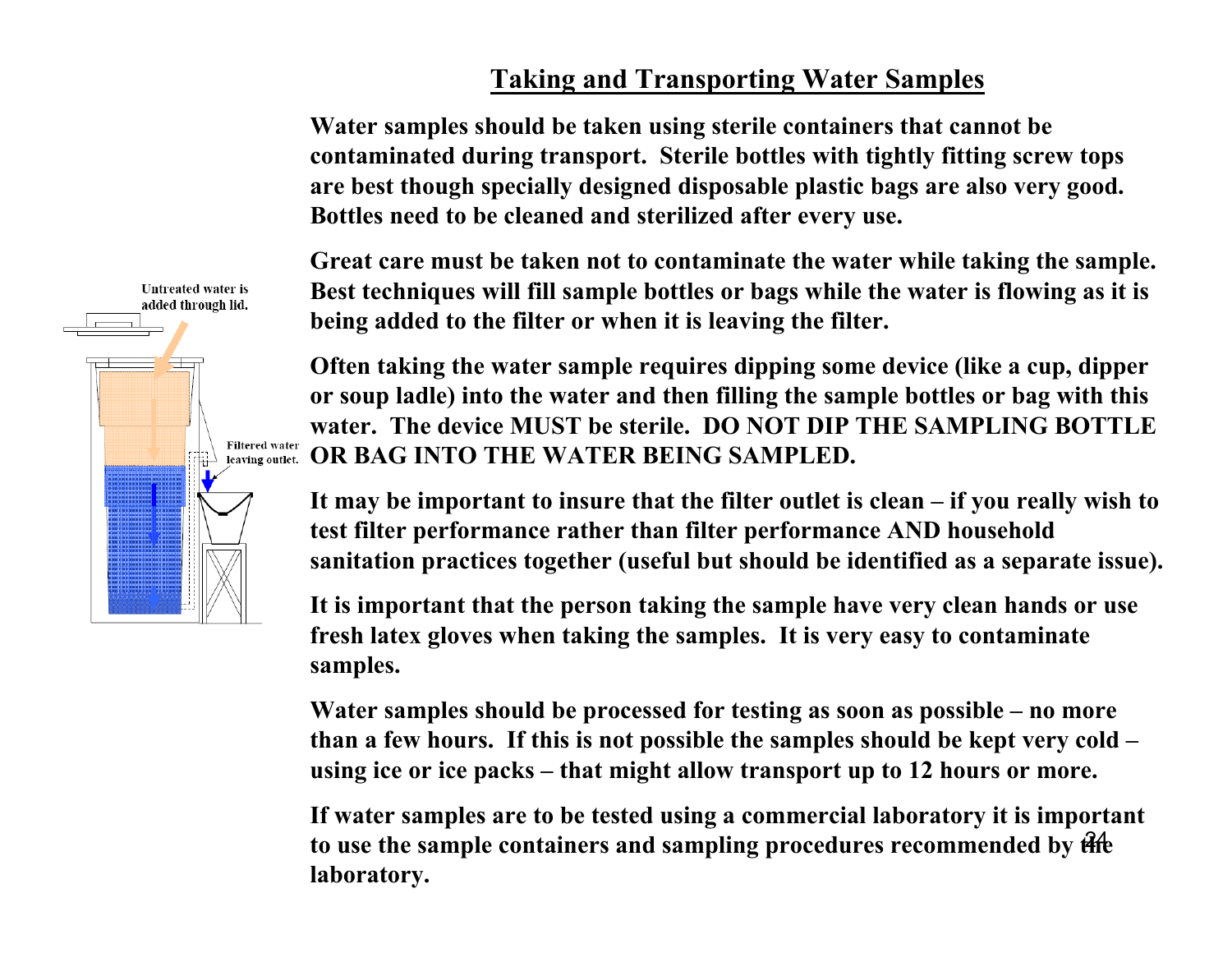

## **CAUTION!**

**It is very important that ANY water testing program be carefully thought through and carefully executed.**

#### **The results of poor testing is BAD DATA, WASTED MONEY AND WORST OF ALL MISREPRESENTATION OF THE PROCESS BEING EVALUATED.**

**Once bad or poor data is published it is very, very difficult to get rid of. It tends to resurface at unexpected times and always needs to be explained away.**

**It is expected that the BSF performance will be evaluated – many times – as often as there are projects, at least. It is the responsibility of the people executing the performance evaluation to take EVERY precaution to implement their program correctly – not just adequately.** 

**Trying one's best is a 'given'; but, collecting questionable information is not just useless, it is damaging – to everyone.**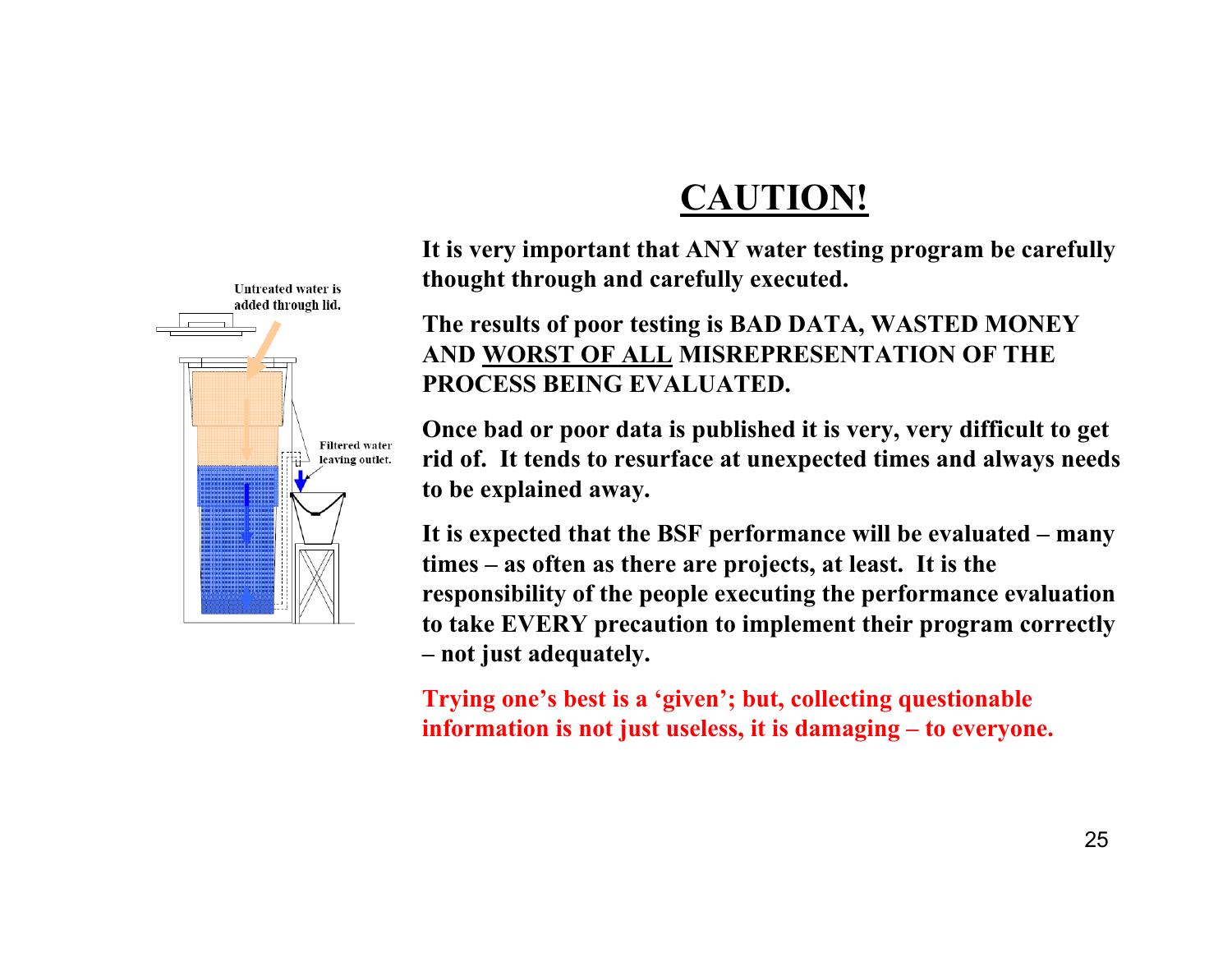#### **Taken from the Third Edition to the WHO Guidelines on Drinking Water.**

| <b>ISO</b> standard | Title (water quality)                                                                                                                                                           |
|---------------------|---------------------------------------------------------------------------------------------------------------------------------------------------------------------------------|
| 6461-1:1986         | Detection and enumeration of the spores of sulfite-reducing anaerobes (clostridia)<br>- Part 1: Method by enrichment in a liquid medium                                         |
| 6461-2:1986         | Detection and enumeration of the spores of sulfite-reducing anaerobes (clostridia)<br>— Part 2: Method by membrane filtration                                                   |
| 7704:1985           | Evaluation of membrane filters used for microbiological analyses                                                                                                                |
| 7899-1:1984         | Detection and enumeration of faecal streptococci - Part 1: Method by<br>enrichment in a liquid medium                                                                           |
| 7899-2:1984         | Detection and enumeration of faecal streptococci - Part 2: Method by membrane<br>filtration                                                                                     |
| 9308-1:1990         | Detection and enumeration of coliform organisms, thermotolerant coliform<br>organisms and presumptive Escherichia coli - Part 1: Membrane filtration method                     |
| 9308-2:1990         | Detection and enumeration of coliform organisms, thermotolerant coliform<br>organisms and presumptive Escherichia coli - Part 2: Multiple tube (most<br>probable number) method |

#### Table 7.8 International Organization for Standardization (ISO) standards for detection and enumeration of faecal indicator bacteria in water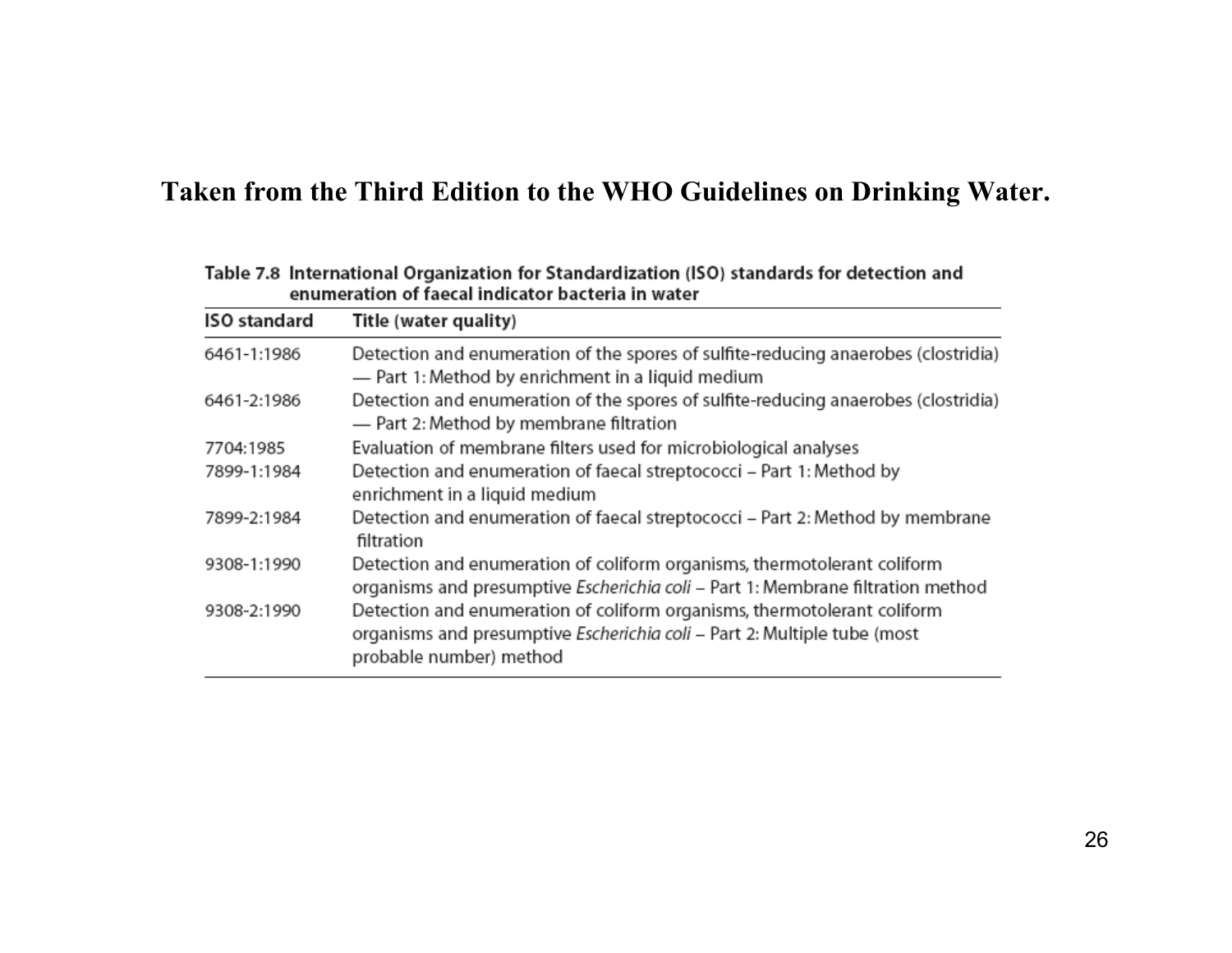## **Field Evaluation of the BSF.**

**Field evaluation of the BSF can be very complex because many of the parameters that will effect the quality of the filtered water may be constantly and unpredictably changing.**

**The following guidelines are useful:**

- Untreated water is added through lid. **Filtered water** leaving outlet.
	- **1. Insure that the method of media preparation and filter installation and commissioning is known and hopefully is similar to that outlined in the guidelines provided in www.manzwaerinfo.ca. Deviations from the recommended guidelines are important and should be carefully documented.**
	- **2. Filters should be located such that they are protected from the environment, animals and humans. Every installation should be photographed.**
	- **3. Filter use, including source and volume and timing of use, should be carefully documented.**
	- **4. Consumers should be carefully trained in filter use, care and cleaning. Consumers should be visited at least one week after installation and again every month for 3 months. Consumers should be able to contact technical support if needed.**
	- **5. Consumers should be informed about the importance of the evaluation process and encouraged to be part of insuring its success.**

27

**6. Source water should be carefully documented including photographs and description of its variability.**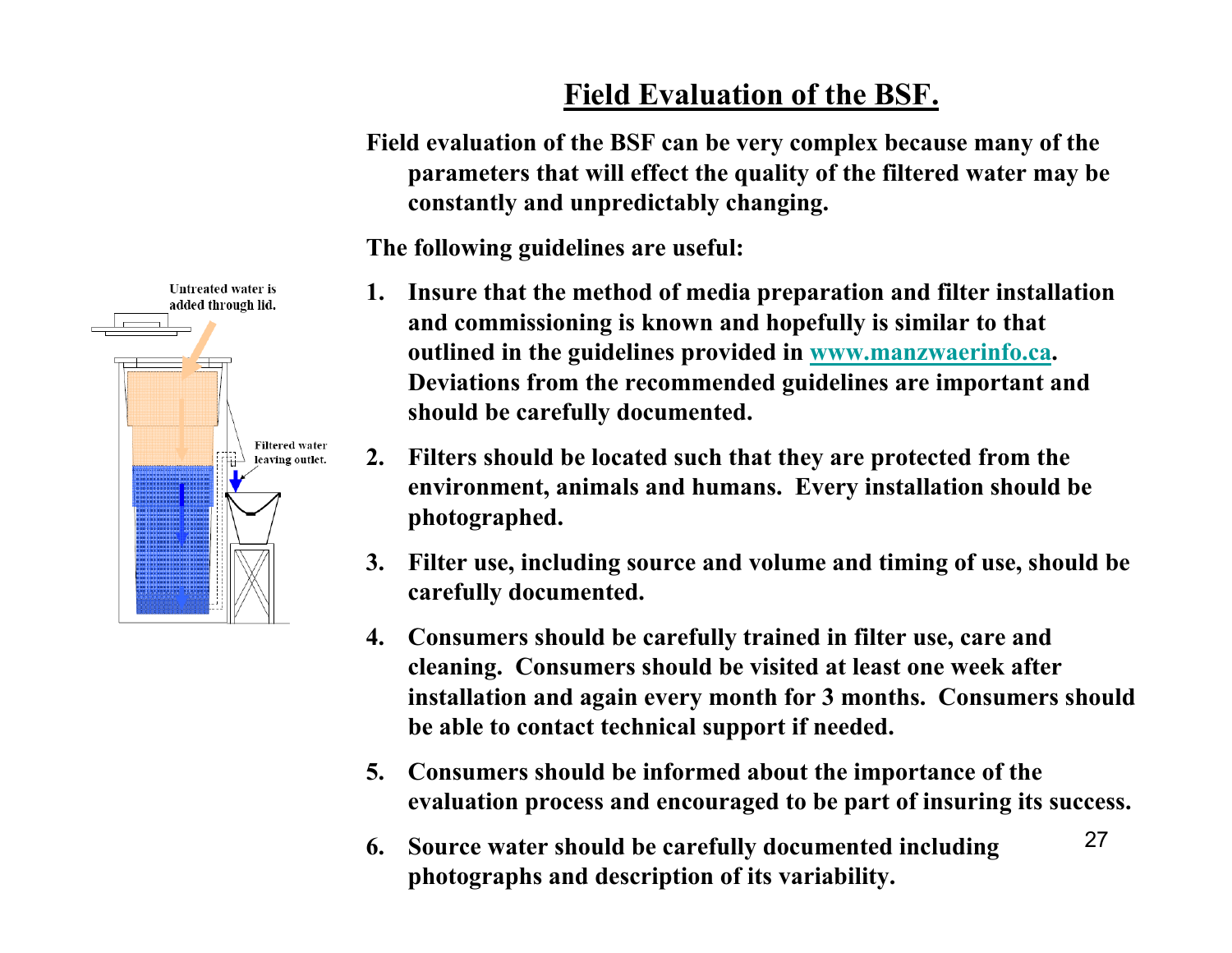## **Field Evaluation of the BSF – cont'd.**

- **7. Filter outlet should be kept clean with minimum risk of contamination.**
- **8. Lid and diffuser should be inspected and removed and condition documented prior to sampling paused water.**
- **9. The condition of the surface of the media, including colour and odour, should be documented.**
- **10. Source water should be thoroughly mixed prior to adding to filter to allow taking a well mixed sample of source water for testing. (Sediment, bacteria and other organisms rapidly settle in still water.) All of the source water will ultimately be added to the filter. Any bias will be eliminated by the mixing process.**
- **11. Unless it known for sure that the quality of the source water is constant quality the paused water should always be sampled before the filter is tested. Knowledge of paused water quality is the only way to know how the source water quality has changed from the previous use. Measuring conductivity of paused, source and filtered water will provide considerable knowledge as how source water has changed and progressed through filter.**
- 28**taken before this time may not correspond to the water added but to 12. The sample of filtered water that corresponds to the water being added to the filter should be taken at the filter outlet when almost all of the newly added water (20 L or more sufficient to ) has been produced. Samples previous containers of water of unknown origin.**

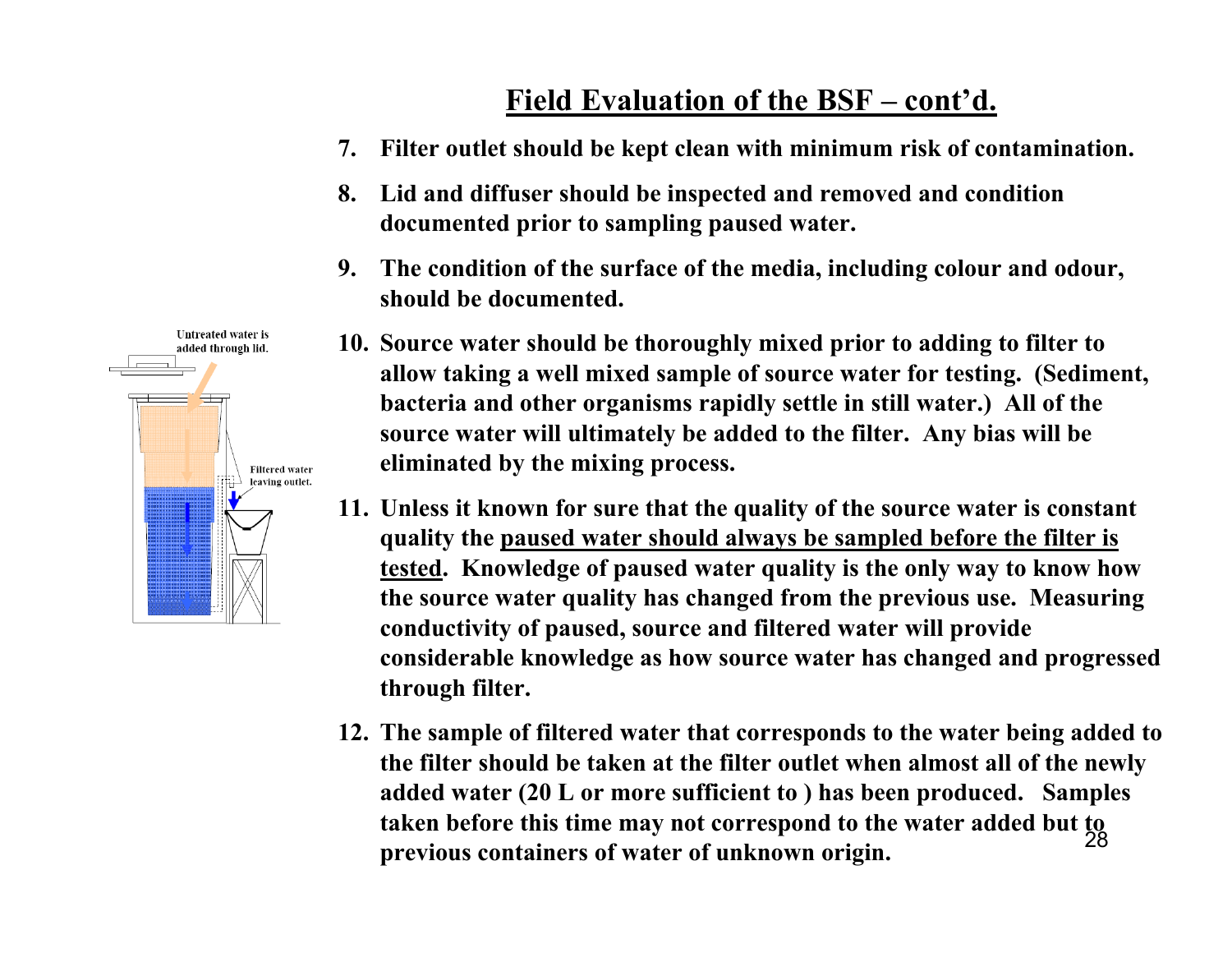# Untreated water is added through lid. **Filtered water** leaving outlet.

## **Field Evaluation of the BSF – cont'd.**

- **13. It is strongly recommended that some form of membrane technique be used to enumerate indicator bacteria (total coli form bacteria and fecal coli form bacteria or e-coli bacteria) concentrations in the water poured into the filter, paused water and filtered water.**
- **14. MPN techniques do not provide the same quality of information and are less useful. MPN techniques are useful when the quality of the water is completely unknown, rapidly varies and the number and nature of dilutions necessary to use the membrane technique render the technique impractical. Typically only the source and paused water would require several dilutions and only when the quality of the water is known to have dramatically changed.**
- **15. Testing filtered water from a BSF should be performed with the knowledge of the length of time the filter has been in use and the quality of media used in its installation. If there is any question that the media used might be contaminated 'because there is no crushed rock' two months or more of normal filter use may be required before normal filter performance might be expected.**
- **16. Occasionally the consumer may need to completely remove the top layer of media, wash it and replace it. This type of activity should be documented.**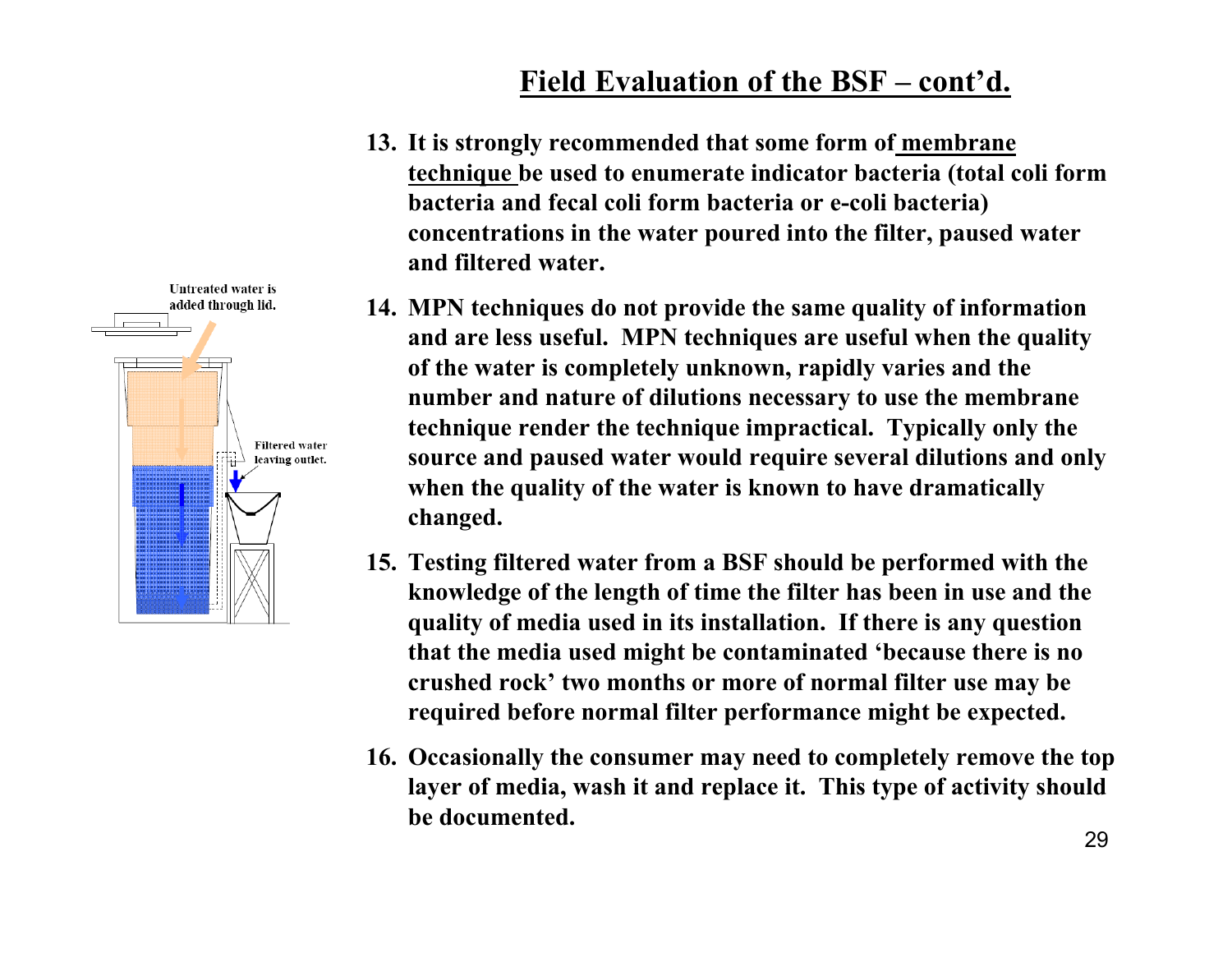## **Field Evaluation of the BSF – cont'd.**

- **17. Filter outlet should be kept clean with minimum risk of contamination.**
- **18. Field evaluations can easily include measurements of: turbidity, conductivity, colour, pH. These measurements can be made with light portable meters often without use of batteries. The additional information may aid interpretation of data.**
- **19. Note that filtered water with elevated turbidity due to the presence of colloidal particles is still safe to drink. Colloidal particles which pass through the filter are typically much smaller than even bacteria; that is, bacteria cannot hide on or in them. Removal of bacteria is not impaired by the presence of colloidal particles but disinfection after filtration will be.**
- **20. Note that filtered water with elevated colour is still safe to drink but may be much more difficult to disinfect.**
- **21. Extra samples may be taken to perform chemical analysis for substances such as hardness, iron, manganese, arsenic and fluoride. Portable and reasonably accurate devices are distributed by Hach, Palintest and others.**
- **22. Total and free chlorine analysis may be very useful when sampling filters in an urban environment.**
- **23. Consideration should be given to establishing a 'control filter' that uses similar source water but is operated by the evaluating team themselves. The use of a control filter would aid in explaining unexpected results.**

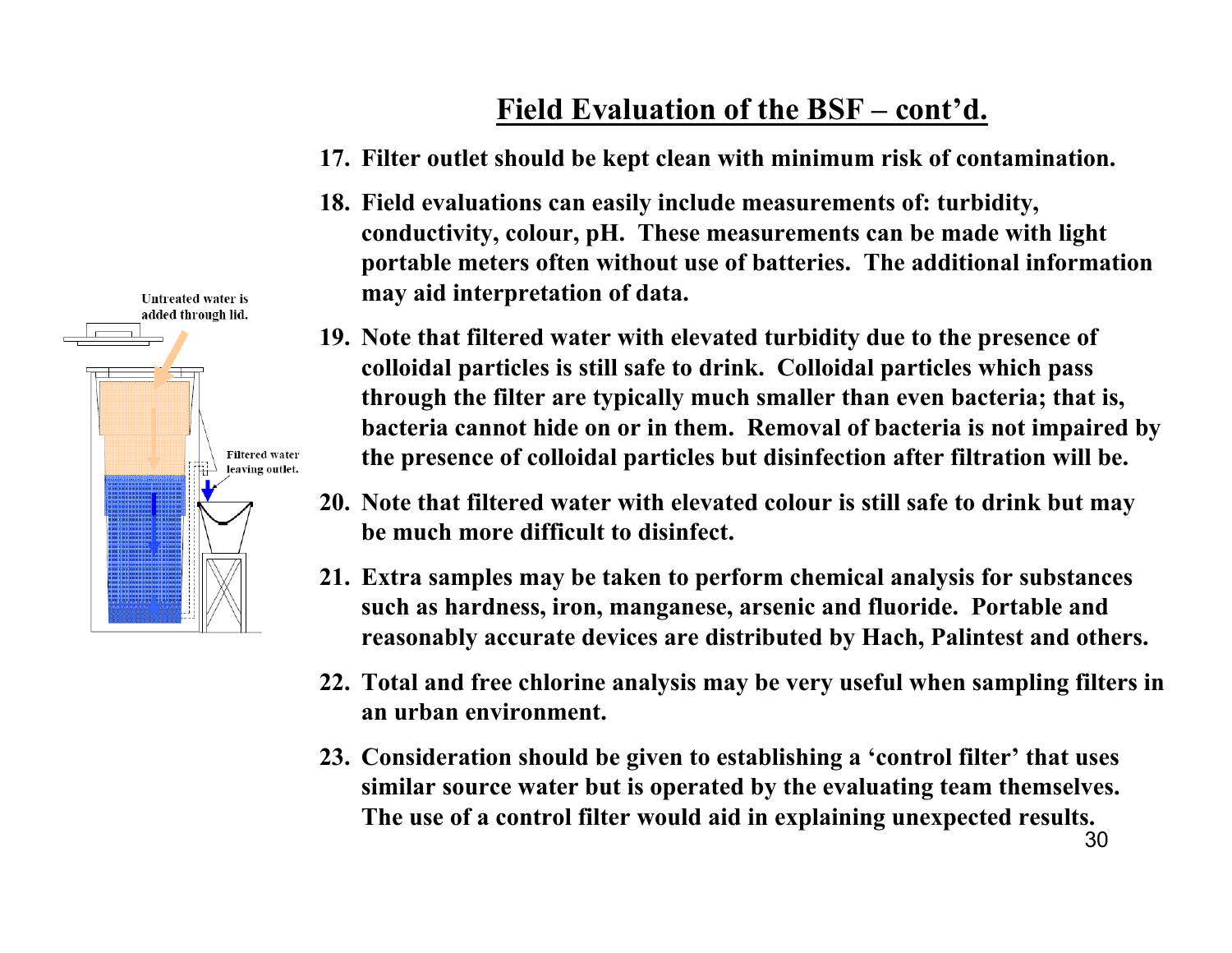

## **Evaluation of the BSF**

## **when there are Few Bacteria in the Water .**

**In order to evaluate the performance of the BSF technology there should be more than 100 detectable bacteria present. Preferably, there should be several hundred bacteria so that removal rates can be more accurately determined.** 

**It is inevitable that even when there are very few bacteria in the untreated water that one or two will manage to make their way through to the filter outlet and the resulting removal rate will appear to be low. When averaged with those times when no bacteria are detected the performance of the filter may not appear to be very good.**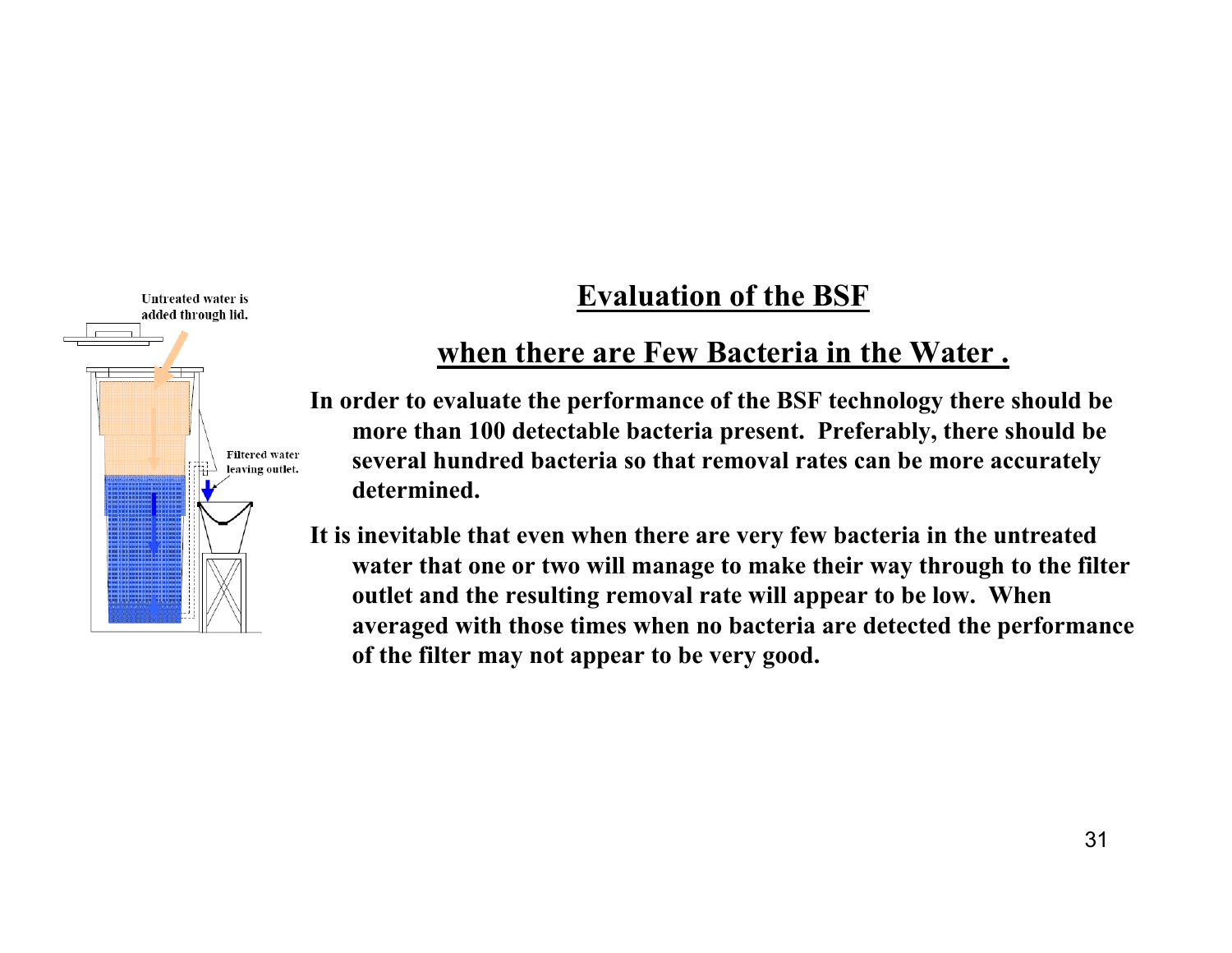### **Third Party Evaluation of the BSF**

**Untreated water is** added through lic

**Third party evaluation means individuals or organizations perform the evaluation of the technology independently of those who established the intervention in the first place. The 'third party' should not have a vested interest in the outcome of the evaluation – they should be impartial – somehow distanced from any influence by those whose project they are doing the evaluation on. Often these kinds of evaluations are commissioned by the project implementers in order to establish the credibility of themselves and the technology. As well other interested parties, such as local government authorities, might initiate an independent study at their own cost without the knowledge of the project implementers. Other individuals and groups might initiate independent studies for reasons of their own.**

- **It is apparent that every effort MUST be made to insure that projects are implemented correctly from the outset – not only because this is the preferred way to implement a project but also because one simply never knows when an evaluation will occur. One can only hope that the individuals doing the evaluation are knowledgeable about the method of performing evaluations and the BSF technology being evaluated.**
- 32 **'professional' enough to not allow any attempt to bias the results in the favor of the If a third party evaluation is commissioned it is imperative (intelligent) that every effort is made to insure that the projects have been properly implemented and are performing to expected standards BEFORE the performance evaluation is initiated. It is foolhardy to simply expect that everything will work out fine simply because the BSF technology has received numerous positive evaluations numerous times. There are many reasons for a new project to have problems that need to be worked out. When there is a reasonable degree of certainty that all is well third party evaluations may be implemented. It is critical that the individuals or organization performing the evaluation thoroughly understand how the technology works and how it is used. It is assumed that they are implementing organization and to seek advise when required to perform their tasks well.**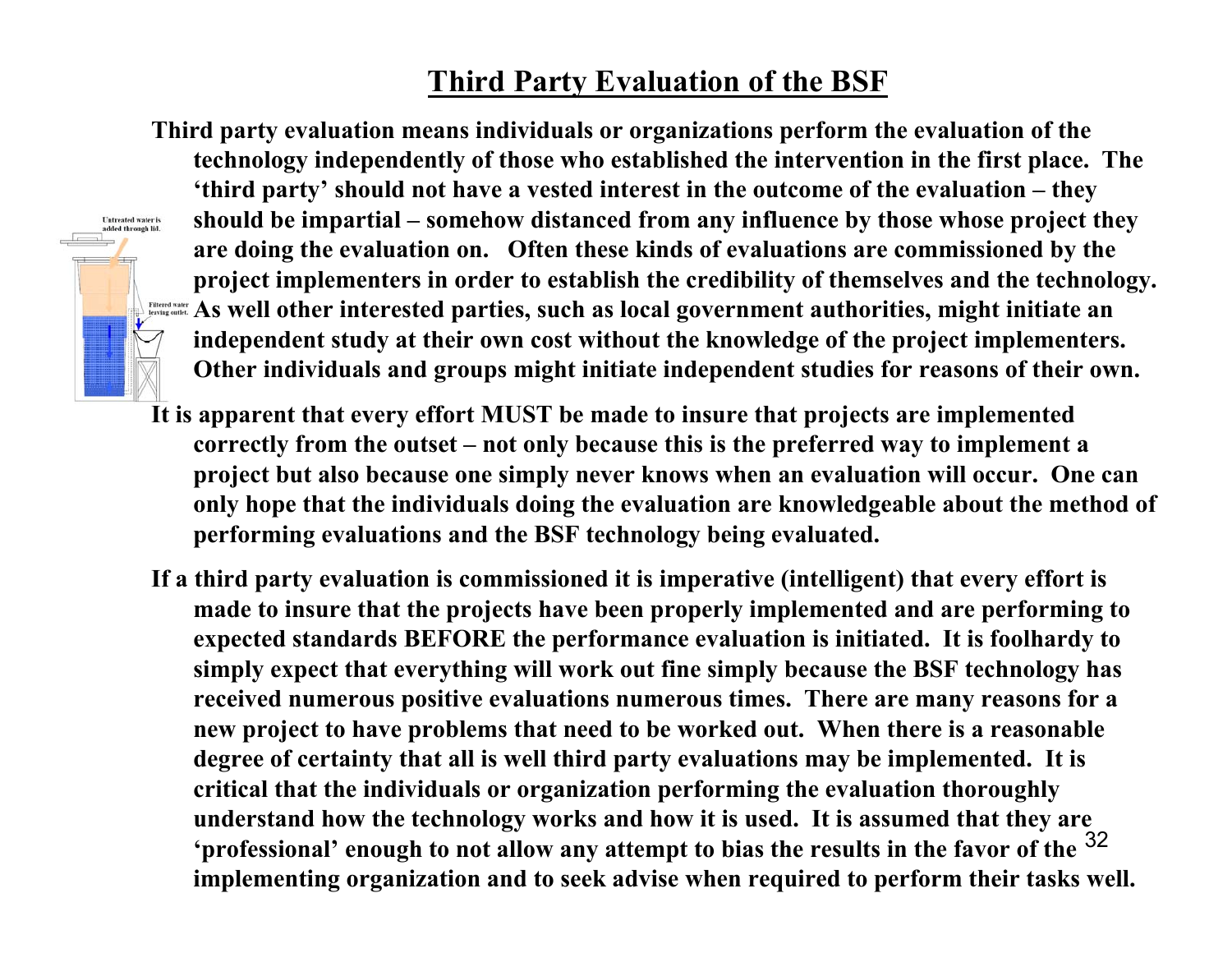

**There is a view that BSF installations may be evaluated similar to the processes used in urban communities of developed countries. The argument being that the water used for consumption MUST conform to generally accepted drinking water guidelines that are similar to those found in developed countries; and, interestingly enough, probably similar to those of so-called developing countries (perhaps where the filters are installed) – 'just take as sample from the tap approach'. I call this type of evaluation the 'gold standard' and it would be entirely appropriate except that the assumptions inherent are not always correct for the following reasons.**

- **1. The BSF technology is usually provided to 'improve' the water and make it as safe as possible for human consumption in the physical and operational context in which it is being used, compared to previous practice in the community and in light of the cultural biases of the community. It might be that the water borne pathogen causing most of the disease is a parasite – easily removed by a BSF. The filtered might still contain significant levels of indicator bacteria, still have significant turbidity and color; but, its use might have dramatically improved peoples health (as defined by them) and they are using the now ample supplies of 'improved' water for many other sanitary and personal hygiene purposes.**
- 33**2. Many people will simply not put chlorine into their drinking water so this water still contains indicator bacteria. (There are many individuals and communities in developing countries that refuse to put chlorine in their drinking water.) Note that disinfection of any kind should preferably be preceded with filtration.**

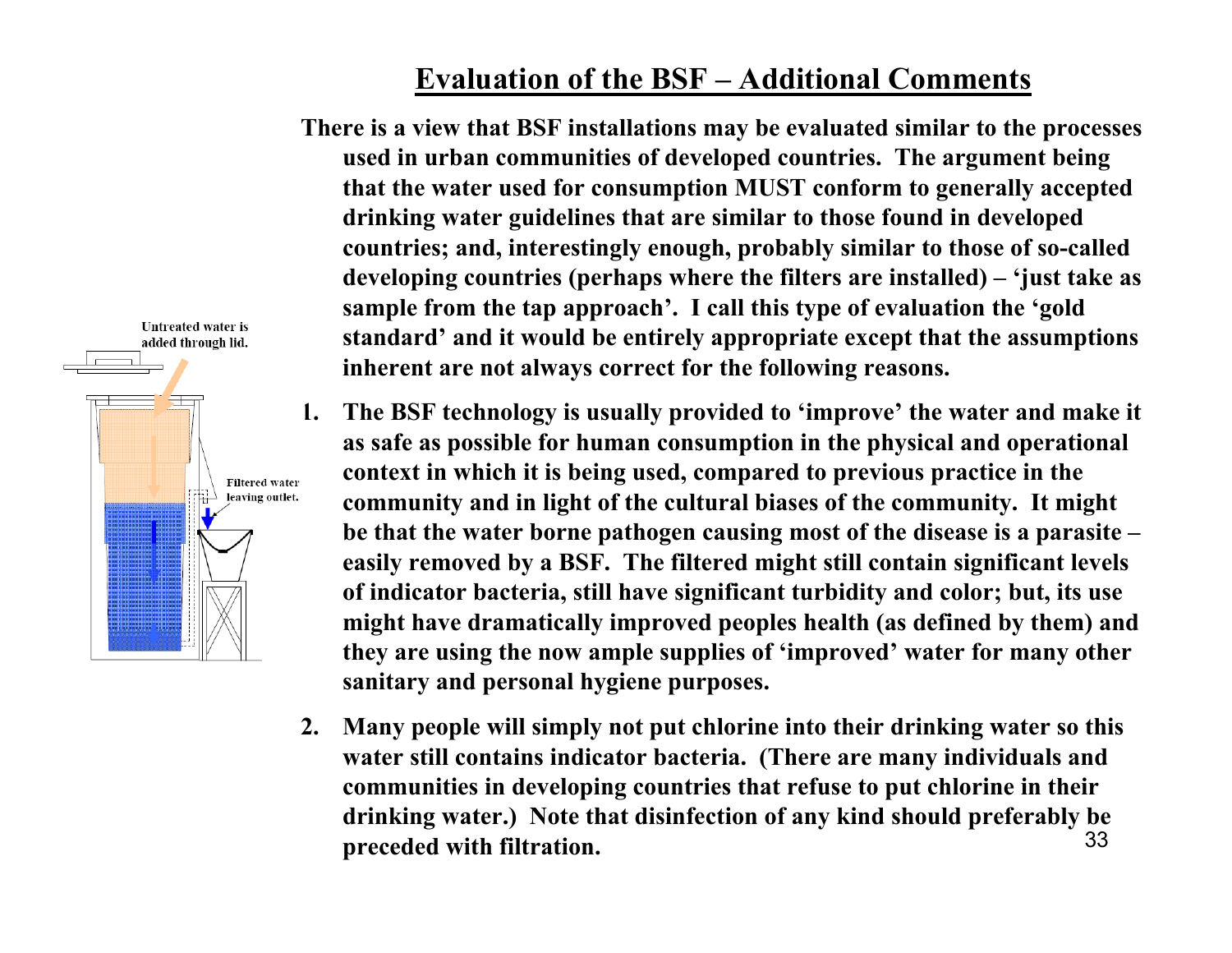## **Evaluation of the BSF – Additional Comments cont'd.**

- **3. All evaluations must have a purpose beyond the generation of numbers. A properly implemented evaluation should be able to provide incite into why the numbers, 'good or bad' have been generated. Simple testing of water being used for consumption does not do this.**
- **4. Over the years it has come to my attention that many of the so-called field evaluations, performed on be-half of some group wishing to fund safe water programs, wish to discredit programs in favor of their own approach. This is unfortunate. There are several ways to provide improved water and none are perfect or infallible – for a variety of reasons. I believe that evaluations of any type should always be transparent and performed in close collaboration with the original interveners and the community being evaluated. So-called independent, third party evaluations often go astray simply because they actually do not know exactly what is being evaluated.**
- **5. Field evaluations of BSF technology might also include issues such as:**

**Cost of implementation.**

**Cost of operation.**

**Consumer acceptance.**

**Need and delivery of ongoing technical support.**

**Need and delivery of additional product.**

**Health impact.**

**Sustainability; and, a number of other very important issues.**

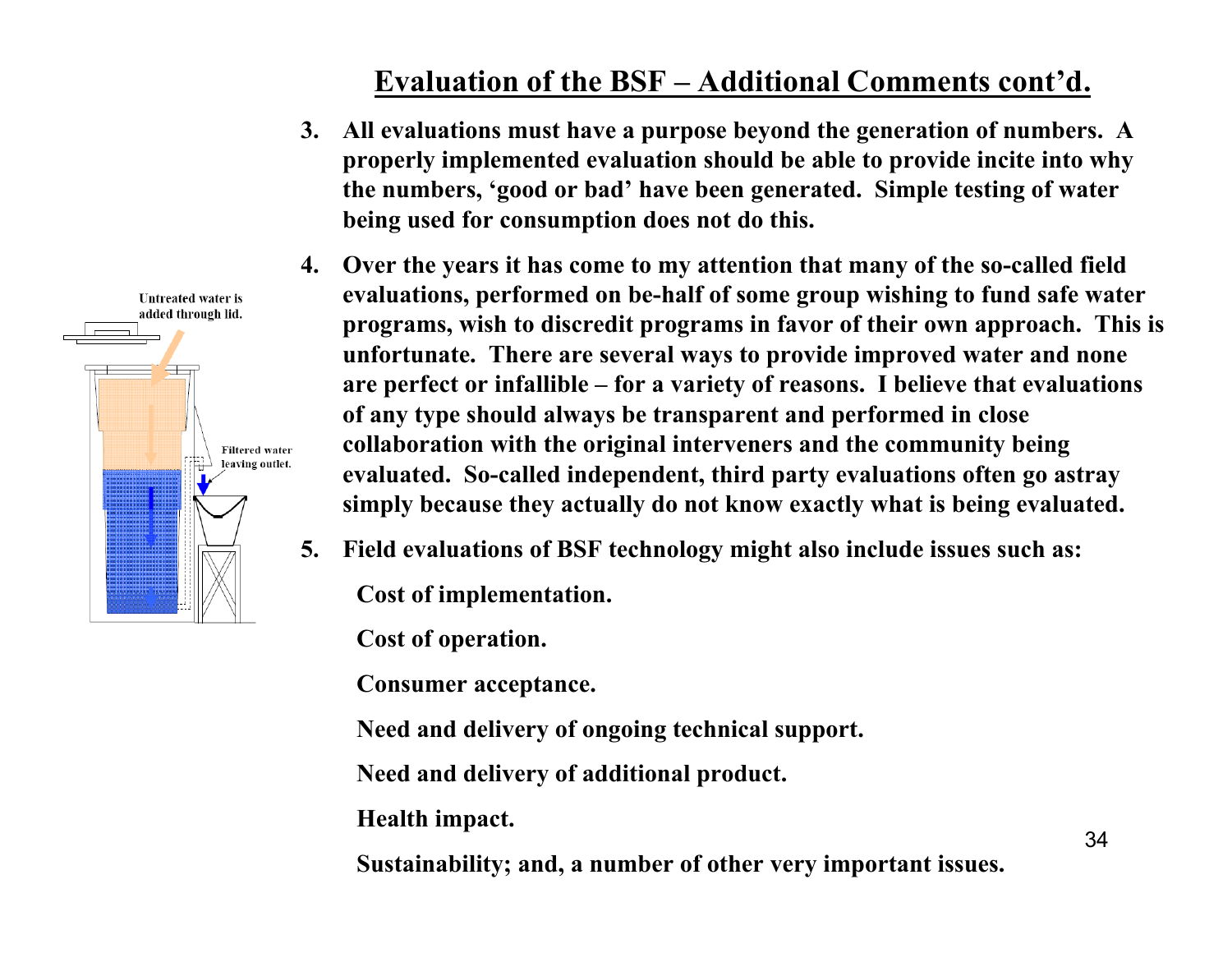

- **6. Field evaluations of BSF technology for purposes of observing how it serving the consumers should closely consider the guidelines presented in this document – at the very least.**
- **7. There is ample room for improving the BSF technology but it is imperative that these improvements consider the underlying principles of the technology. Considerable focused research is required to advance the BSF technology as it presently stands. More case histories need to be documented and adequately reported.**
- **8. There is a need to better understand the exact water treatment capabilities of various point-of-use technologies in the developing country context. The fact that water with low turbidity and does not test positive for any indicator bacteria might still make you seriously ill, such as found in most large metropolitan centers around the world, highlights this problem.**
- 35 **has a short useful life, easy to break, is expensive to buy or requires frequent 9. Is the 'doing something is better than nothing' argument valid? I do not believe so. There is a minimum standard and I think the BSF technology in its simplest variation and implementation, though not a perfect treatment solution, should be the minimum standard against which other treatment technologies should be compared. There is little utility in treatment technologies that for example can remove only half of the parasites, seventy per cent of the bacteria and viruses, produce at best a bucket of water per day, require frequent replacement parts, are difficult or sensitive to operation, have limited availability, can treat a limited range of source water, outside intervention to be sustainable.**